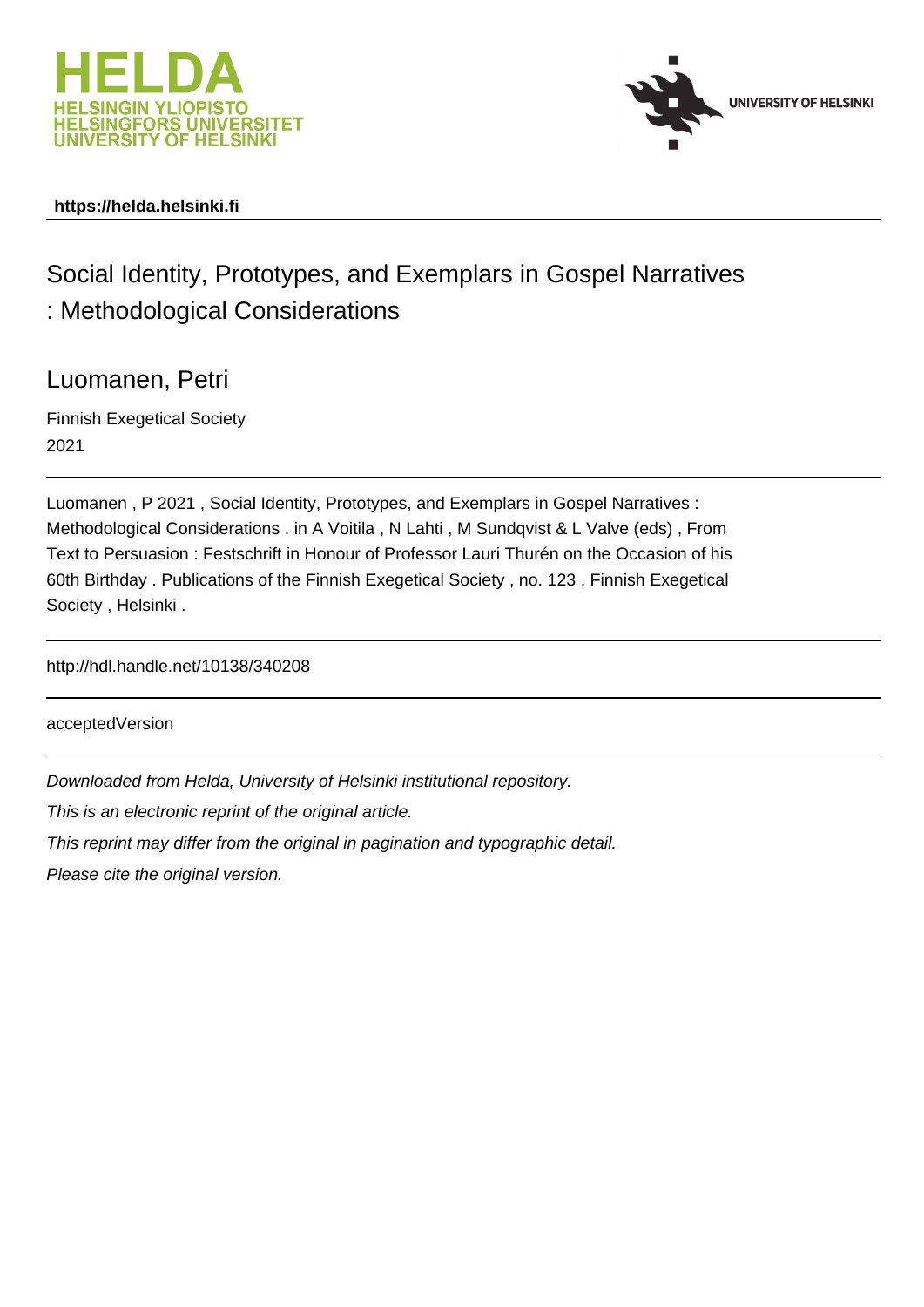#### *Social Identity, Prototypes, and Exemplars in Gospel Narratives: Methodological Considerations*

#### Petri Luomanen, University of Helsinki

Final draft of the article published in Anssi Voitila, Niilo Lahti, Mikael Sundkvist, and Lotta Valve, eds., *From Text to Persuasion: Festschrift in Honour of Professor Lauri Thurén on the Occasion of his 60th Birthday.* Publications of the Finnish Exegetical Society 123. Helsinki: The Finnish Exegetical Society, 2021.

#### 1. Introduction

During the past decades, the social identity approach (SIA), derived from the field of social psychology,<sup>1</sup> has proven its usefulness for New Testament studies and established its position in the methodological toolbox of scholars who seek to clarify the message of the New Testament in its original social setting as well as in later contexts. Scholars who have applied the social identity approach have been interested in how the New Testament texts contribute to the formation of ingroups and outgroups, and especially to what extent New Testament narratives provide exemplars for normative, prototypical behavior among the recipients of the texts.

Philip Esler made the social identity approach more widely known in New Testament studies in his groundbreaking book *Galatians* (1998), which was followed by *Conflict and Identity in Romans: The Social Setting of Paul's Letter* (2003). <sup>2</sup> Since then, several New Testament scholars have applied the approach in articles and monographs.<sup>3</sup>

Among the central concepts of the social identity approach are *exemplars* and *prototypes* on the basis of which the members of a group learn and maintain group norms and values. In his book on Romans (2003), which has inspired much New Testament social identity analysis, Esler defined these terms as follows:

> A "prototype" is a summary representation that is considered to capture the central tendency of the category and derives from multiple experiences with category members. A prototype of a group of people will be a representation of a person thought to typify the group. Such a prototype will not be a current or actual member of the group, but rather the image of an ideal person who embodies its character. On the other hand, social psychologists refer to an actual person who may embody the identity of a group as an "exemplar." Debate rages as to whether observers assess

<sup>&</sup>lt;u>.</u> <sup>1</sup> The social identity approach refers here to two closely related social psychological theories: social identity theory (SIT) and self-categorization theory (SCT). For the background of these theories, see below.

<sup>&</sup>lt;sup>2</sup> Esler 1998; Esler 2003. Esler applied social identity theory for the first time in a paper that he presented at the British New Testament Conference in Nottingham (in 1994), with the title "Social Identity, Group Conflict and the Matthean Beatitudes: A New Reading of Mt. 5.3–12," but the paper was not published until 2014 in a revised form (Esler 2014a). Notably, the title of the published paper, "Group Norms and Prototypes in Matthew 5.3–12: A Social Identity Interpretation of Matthean Beatitudes," applies the term prototype that was not yet in the title of the Nottingham paper. The first published application of the social identity approach was Esler 1996.

<sup>3</sup> As a result of growing interest in the approach, *T&T Clark* published the *Handbook to Social Identity in the New Testament* in 2014 (Tucker and Baker 2014) and the one volume *T&T Clark Social Identity Commentary on the New Testament* in 2020 (Tucker and Kuecker 2020). A commentary series on the entire New Testament is also underway. The first volume in the series is Brawley 2020. Several Finnish New Testament scholars have also applied the approach. See, for instance, Hakola 2015; Nikki 2019.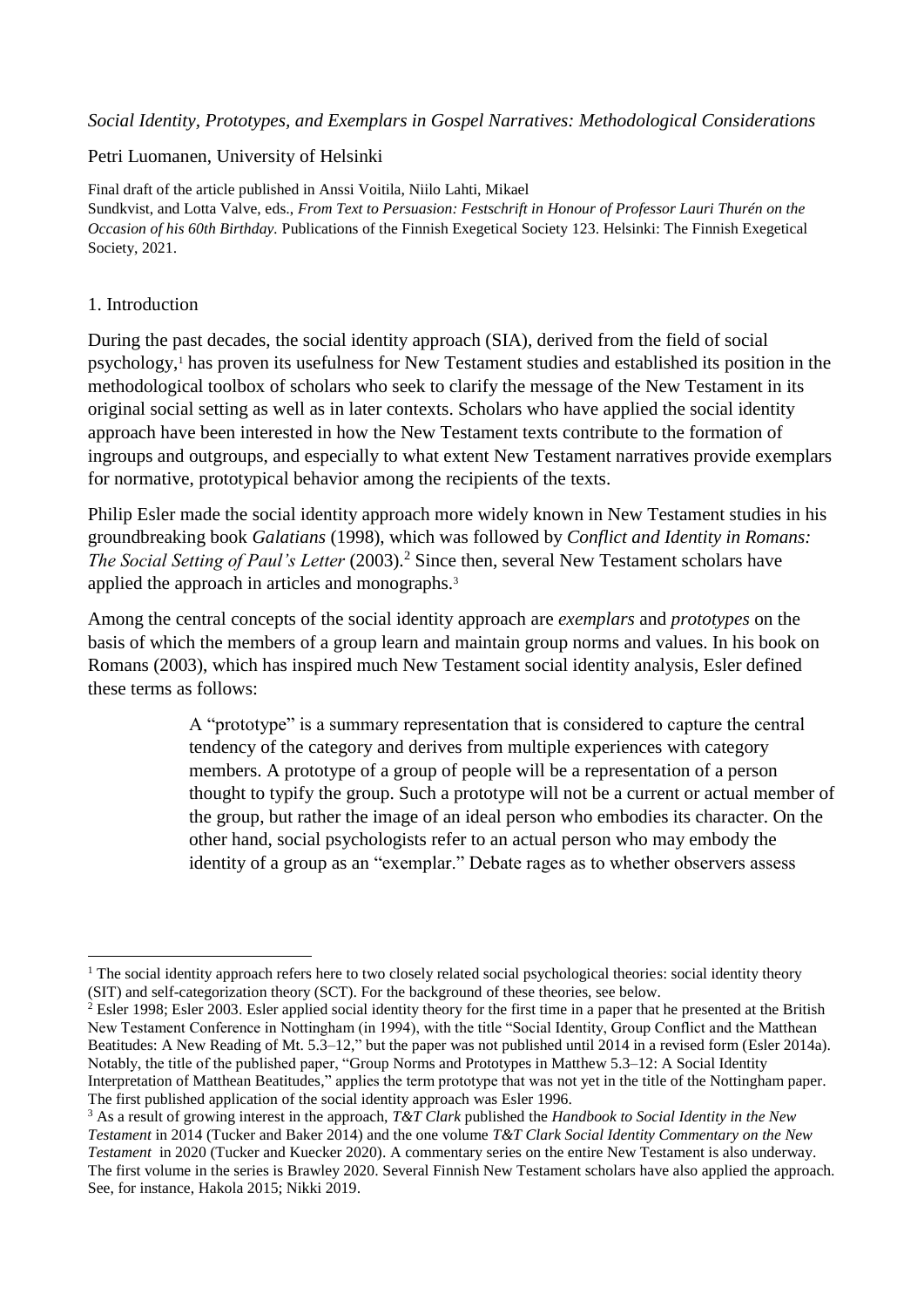group members in terms of their closeness to a prototype or to individual exemplars, but that issue need not detain us here. <sup>4</sup>

Some social psychologists have taken initiative to extend the scope of their social identity analysis to encompass a longer historical perspective, and they have also inspired biblical scholars.<sup>5</sup> However, there are still unanswered methodological questions, especially concerning the use of the terms *exemplar* and *prototype* that were originally developed to describe on-line cognitive processes in the human mind, not ancient textual phenomena. What is needed is a more thorough consideration of the terms under which it would be possible to regard characters in ancient narratives simply as exemplars, exemplars that contribute to the cognitive processing of prototypes in the minds of the readers of the narratives, or even as direct group prototypes, as many seem to assume.<sup>6</sup>

Although the following discussion focuses on the social identity approach, the attempt to clarify the cognitive categorization processes that are related to characterization in ancient texts also has some bearing on the hermeneutics of New Testament narrative criticism.<sup>7</sup> More generally, due to its cognitive orientation, the present article can also be seen as a contribution towards the "transdisciplinary" discussion of narrative and mind, called for by some scholars who have been developing cognitive narratology. <sup>8</sup> However, a thorough discussion with studies on cognitive narratology falls outside the scope of the present article.

Before going into the discussion about the application of the SIA in the analysis of ancient narratives, it is fitting to provide a short overview of the social identity approach in social psychology and especially of its internal discussion concerning the use of exemplars and prototypes.

#### 2. The Social Identity Approach

#### *The Background and Basic Principles of Social Identity Theory and Self-Categorization Theory*

The term *social identity approach* is sometimes used, like in this article, as an umbrella concept that encompasses two closely related branches in the social-psychological analyses of group processes:

<sup>&</sup>lt;u>.</u> <sup>4</sup> Esler 2003, 172–73 and Esler 2014a, 166–67 following Smith and Zarate 1990, 244–46. Similarly in Esler and Piper 2006, 33; Esler 2014a, 166.

<sup>5</sup> Condor 1996; Cinnirella 1998; Reicher and Hopkins 2001. More on this below.

<sup>&</sup>lt;sup>6</sup> For instance, Esler (together with Piper) also thinks that it is possible to call literary characters prototypes. In his view, if the person believes that an ancient figure like Abraham was a real person, then Abraham is understood as an exemplar. However, an outside observer who sees Abraham as an imagined figure would use the concept of a prototype. Esler and Piper 2006, 35–36, 75. Thus, the same literary figure can be seen as an exemplar or as a prototype depending on who is making the judgment, which is confusing. There are several examples of calling characters in the gospel narratives as prototypes in New Testament social identity analyses. See, for instance, the following in the T&T Clark one-volume commentary: Carter 2020, 174; Kuecker 2020, 229; Marohl 2020, 494–96; Coker 2020, 517–18.

 $<sup>7</sup>$  The honoree of this Festschrift is widely known as an expert in applying modern argumentation analysis to the letters</sup> of the New Testament and more recently also to the gospel traditions, which include much more narrative material than letters. For instance, Thurén 2014 and 2015. For a historical overview of narrative criticism in New Testament studies, see Merenlahti and Hakola 1999.

<sup>8</sup> Cf. Herman 2014, 58. Within the confines of the present article, it is not possible to explicate the significance of the following considerations in the framework of cognitive narratology. For an introduction to this field, especially concerning characterization, see Herman 2014 and 2013, 193–215, 311–13 (esp. 311). As regards characterization, Jannidis (2014, 42) identifies the need to link the character presentation in literature more closely to the discussion concerning the social construction of identities as one of the areas of particular interest.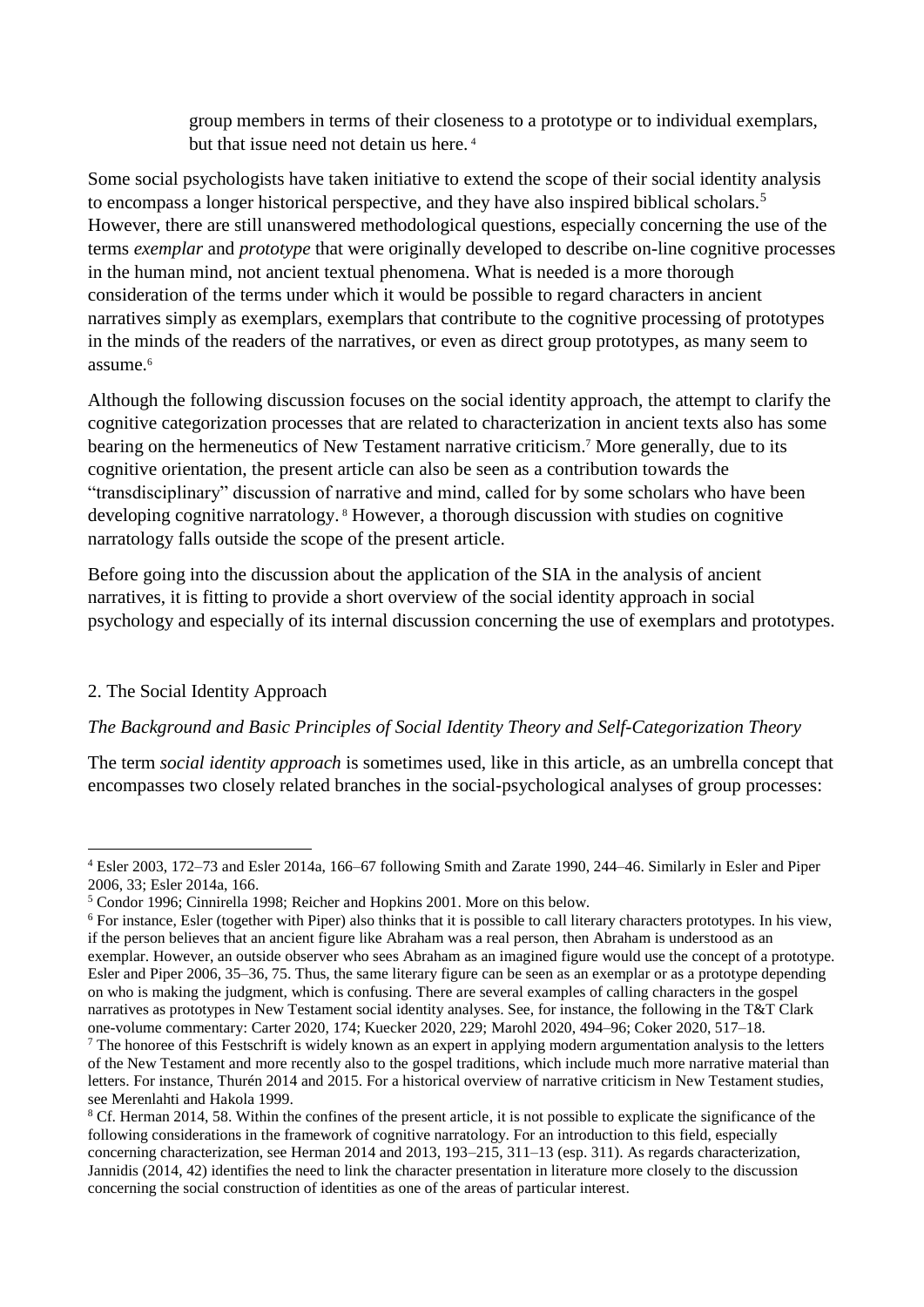social identity theory and self-categorization theory.<sup>9</sup> Social identity theory was developed by Henri Tajfel and John Turner in the 1970s in Bristol, and it mainly studies intergroup situations and the role of social identity in them.<sup>10</sup> Later on, Turner and his colleagues started to focus more on intragroup dynamics and cognitive processes that are operative in social identity phenomena, thus laying the foundations for self-categorization theory.<sup>11</sup>

Because the two branches of the social identity approach were originally developed over the course of many years, it is natural that there have also been changes in terminology and concepts. Nevertheless, the subject matter of categorization has been there from the very beginning.

The background of Tajfel's ideas about social identity lies in his earlier research in cognitive psychology. Tajfel's experiments, conducted with A. L. Wilkes, showed how categorization and accentuation functioned in simple tasks of perceptual judgment—like estimating the length of lines—producing in the minds of the observers an impression of a greater difference between two labeled groups than there was in reality. Tajfel and Wilkes argued in their report of these experiments that similar phenomena of categorization and accentuation also characterize social stereotyping.<sup>12</sup> There was already earlier evidence for this,<sup>13</sup> and Tajfel and his colleagues' subsequent minimal group experiments proved this assumption correct. Minimal group experiments famously showed that the mere labeling of people under the same group name was enough to induce in them an idea of "us," an ingroup that was also favored in practice, in simple tasks of distributing benefits for ingroup and outgroup members.<sup>14</sup>

At that stage of research, the accentuated social categories were termed *stereotypes*, and this terminology continues to be used in social identity research, although there has also been a tendency to reserve the term stereotype for depersonalized perceptions of outgroup members.<sup>15</sup>

An important phase in the development of social identity theory was Tajfel's idea to place human group behavior on a continuum with interpersonal behavior at one end and intergroup behavior at the other end. The continuum enabled Tajfel and Turner to make a distinction between acting as an individual and acting as a group member. Turner's subsequent research focused on explicating the cognitive aspects of the psychological processes that would explain movement along this interpersonal-intergoup continuum.This laid the foundations for Turner's self-categorization theory.<sup>16</sup>

At the first stage, Turner developed a theory of self-stereotyping, which hypothesized that "as people defined themselves and others as members of the same category, they would self-stereotype

<sup>9</sup> Hogg and Abrams 1988, 6–30; Abrams and Hogg 1990a; Hornsey 2008, 204, 207–8. However, it is also a common practice to use the term *social identity theory* as a more general concept that covers both "social identity theory of intergroup relations" and "self-categorization theory." See, for instance, Hogg 2012b, 503; Esler 2014b, 23.

<sup>&</sup>lt;sup>10</sup> Tajfel and Turner 1979. The central ideas and key components in the development of social identity theory are available in Tajfel's 1981 collection of essays (Tajfel 1981). According to Turner (Turner 1988), the theory began to form already in the beginning of the 1970s, and the first published article to include the initial ideas appeared in Tajfel 1972.

<sup>&</sup>lt;sup>11</sup> Turner et al. 1987. For overviews of the two theories in the context of social psychology, see Hogg 2012b; Ellemers and Haslam 2012; Turner and Reynolds 2012, and in the context of Biblical studies Esler 2014b; Russell 2020, and in Finnish, Jokiranta and Luomanen 2013.

<sup>12</sup> Tajfel and Wilkes 1963, 112–14.

<sup>13</sup> See, Tajfel 1981, 77–78, 154.

 $14$  Tajfel et al. 1971.

<sup>15</sup> See, for instance, Hogg 2012b, 509.

<sup>&</sup>lt;sup>16</sup> Turner and Reynolds 2012, 402.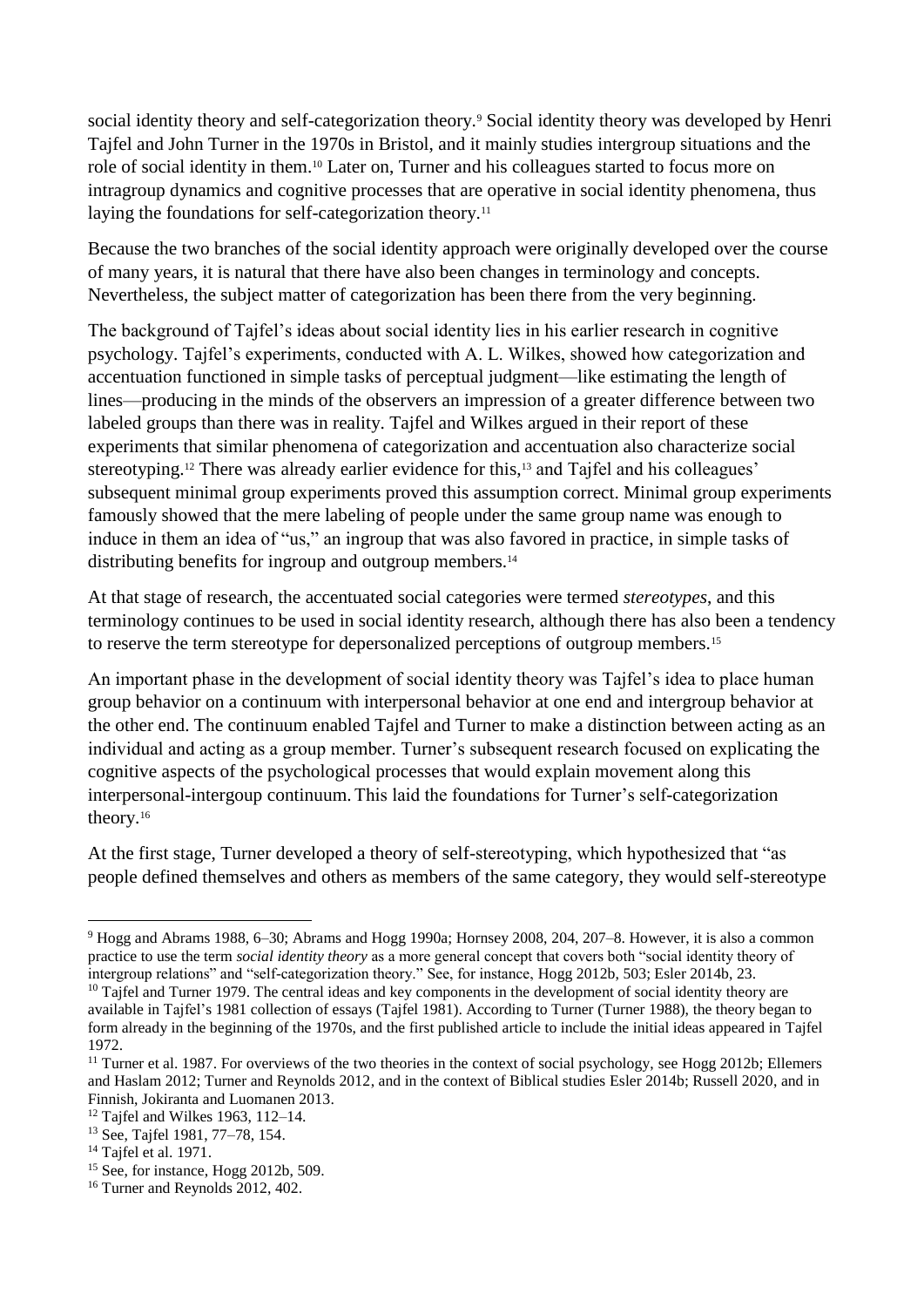in relation to the category and tend to see themselves as more alike in terms of the defining attributes of the category." <sup>17</sup> Turner and his doctoral students developed these ideas further by drawing on Jerome Bruner's work on the accessibility of categories and Eleanor Rosch's work on the role of prototypes in categorization.<sup>18</sup> Rosch's research inspired further deliberation about class inclusion and levels of inclusiveness, leading to the idea of levels of self-categorization: the interpersonal level (self as an individual), the intergroup level (self as a group member), and the superordinate level (self as a human being). $19$ 

However, because Bruner's and Rosch's experiments and theorizing in cognitive psychology concerned relatively mechanical categorization tasks, the implications of their results had to be adjusted in order for them to be applicable to much more variable social categorization processes. Eventually, this resulted in the formulation of the *metacontrast principle*, which has become one of the key ideas of self-categorization theory:<sup>20</sup>

> The principle states that a collection of individuals tend to be categorized as a group to a degree *inter alia* that the perceived differences between them are less than the perceived differences between them and other people (outgroups) in the comparative context.<sup>21</sup>

Because the formulation of the metacontrast principle was inspired by Rosch's research on the role of prototypes in catetorization processes, the concepts of *prototype* and *prototypicality* became part of the standard conceptual repertoire of self-categorization theory.<sup>22</sup> With the help of the metacontrast principle, Turner was able to define prototypicality as follows:

> Correspondingly, the *prototypicality* of a category member (Rosch, 1978), the extent to which a stimulus is perceived as exemplary or representative of the category as a whole, is defined by means of the meta-contrast ratio of the mean perceived difference between the target stimulus and outgroup (different category) members over the mean perceived difference between the stimulus and other ingroup (same category) members (the higher the ratio, the more prototypical the ingroup member).<sup>23</sup>

It is possible to express the interconnections between metacontrast and prototypicality in less complicated terms,<sup>24</sup> but I have chosen this early definition (from 1987) because it explicates the "Roschian" roots of the metacontrast principle and shows that, originally, Turner's selfcategorization theory did not make any clear distinction between prototypicality and being "exemplary" or "representative" of a category.

<sup>&</sup>lt;sup>17</sup> Turner and Reynolds 2012, 402.

<sup>18</sup> See, for instance, Oakes 1987, 126–32.

<sup>19</sup> Turner 1987b, 45; Turner and Reynolds 2012, 403.

<sup>&</sup>lt;sup>20</sup> The work leading to the formulation of the metacontrast principle is described in Turner and Reynolds 2012, 403–4. Penelope Oakes' dissertation further developed Bruner's analysis of the conditions under which categories became salient and applied (Oakes 1987, 132–41). Margaret Wetherell's dissertation on group polarization was the final impulse for the formulation of the metacontrast principle, which aims to explain the conditions under which some positions become prototypical and polarized (Wetherell 1987).

 $2^{21}$  Turner and Reynolds 2012, 404.

<sup>&</sup>lt;sup>22</sup> Hogg and Terry 2001, 5: "The notion of prototypes, which is not part of the earlier intergroup focus of social identity theory, is central to self-categorization theory."

<sup>23</sup> Turner 1987b, 47.

<sup>&</sup>lt;sup>24</sup> For instance, Turner and Reynolds 2012, 404: "...any specific person or position tends to be seen as more prototypical of the group as a whole to the degree that the perceived differences between that person and other ingroup members are less than the perceived differences between that person and outgroup members."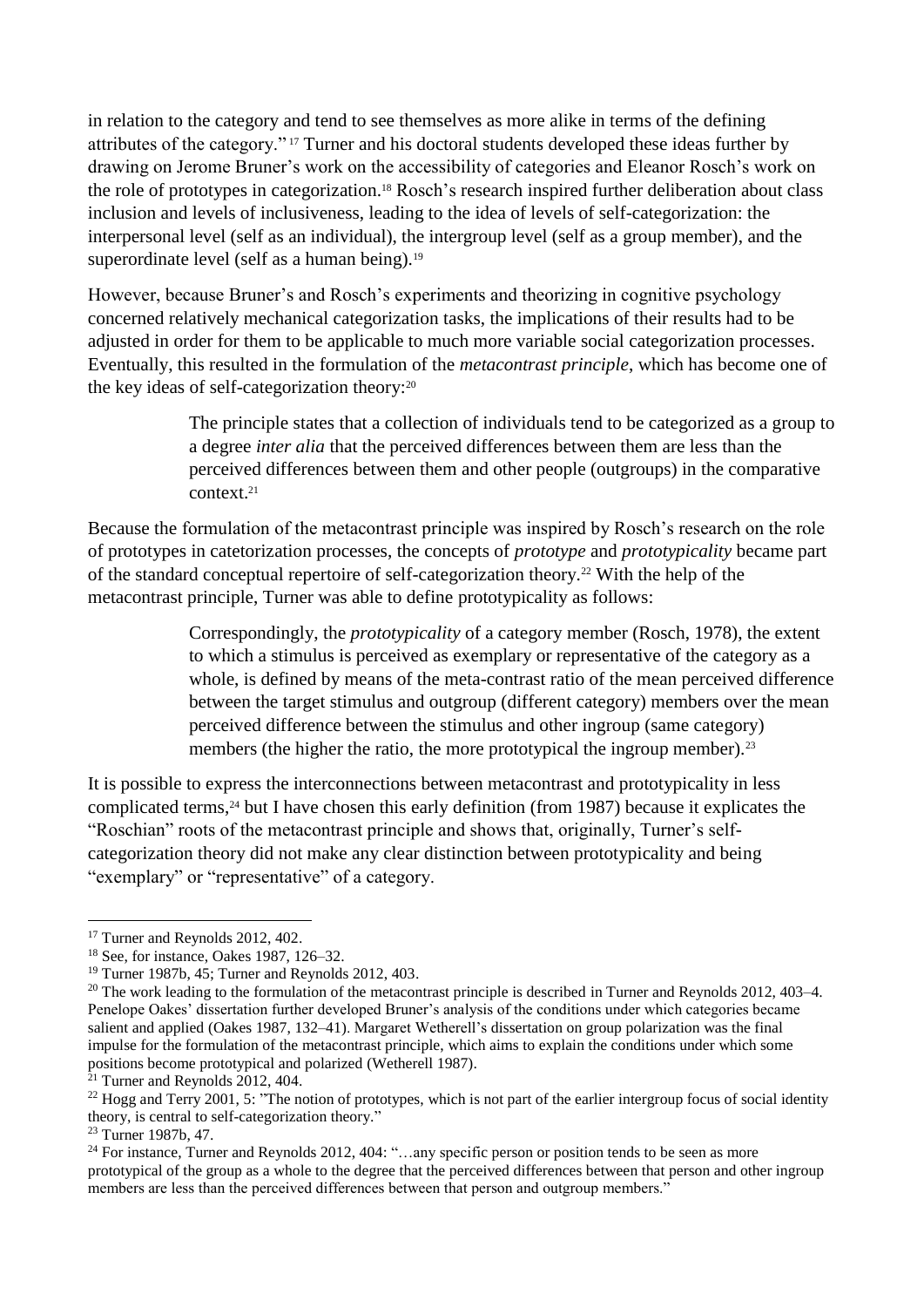Turner and his associates emphasize that, according to the metacontrast principle, categorization and prototypicality always depend on the comparative context and are therefore in constant flux; prototypicality changes when the context changes.<sup>25</sup> The definition of prototypicality in the context of the metacontrast principle also implies that members in a group can be more or less prototypical. This idea of *relative prototypicality* has become important in self-categorization theory, especially in relation to research on social influence and leadership. According to self-categorization theory, "leadership rests on an individual's ability to be seen as prototypical of a shared social identity."<sup>26</sup>

## *Prototypicality, Prototypes and Exemplars*

As can be seen from the above definitions, early formulations of self-categorization theory in the programmatic volume of Turner and his students<sup>27</sup> emphasized the contextual and relative character of prototypicality. This implies the idea of a prototype, and the term prototype is used as a point of reference, as a theoretical maximum that defines the degrees of prototypicality, but the term prototype itself is not explicitly discussed or defined. <sup>28</sup> The same holds true regarding other influential volumes from the early formative period of social identity and self-categorization theories. Michael Hogg and Dominic Abram's jointly authored and edited volumes from 1988 and 1990 have only a few references to prototypes.<sup>29</sup>

Later introductions to self-categorization theory have paid more attention to the concept of prototypes. For instance, in 2001, Michael Hogg and Deborah Terry characterized prototypes as follows:

> Prototypes are typically not checklists of attributes, but are fuzzy-sets that capture the context-dependent features of group membership often in the form of representations of exemplary members (actual group members who best embody the group) or ideal types (an abstraction of group features). Prototypes embody all attributes that characterize groups and distinguish them from other groups, including beliefs, attitudes, feelings, and behaviors.<sup>30</sup>

According to Hogg and Terry, prototypes may appear in the "form of representations of exemplary members" or in the form of "ideal types." In light of the discussion concerning cognitive representations of categories—in the field of cognitive psychology—this kind of use of the term prototype may appear confusing because the classic bone of contention in the field is whether exemplars (concrete examples of individual category members) or prototypes (abstracted, ideal pictures of group members) are more important in categorization.<sup>31</sup> Thus, from this perspective, Hogg and Terry's definition may appear circular: prototypes may appear in the form of prototypes (i.e. "ideal types," "an abstraction of group features") or in the form of exemplars.

However, it is important to notice that "exemplary members" in Hogg and Terry's definition cannot be equated with the use of the term "exemplar" in cognitive social categorization research in which

<sup>25</sup> Turner 1987a, 79–80; Oakes 1987, 131–32; Hogg 2012b, 509.

<sup>&</sup>lt;sup>26</sup> Turner and Reynolds 2012, 408. For self-categorization theory and leadership, see, for instance, Hogg 2001.

 $27$  Turner et al. 1987.

<sup>28</sup> For instance, Turner 1987a, 81–87.

<sup>29</sup> Hogg and Abrams 1988; Abrams and Hogg 1990b, see the indexes of the volumes.

<sup>&</sup>lt;sup>30</sup> Hogg and Terry 2001, 5. Hogg has applied practically the same definition also in his subsequent descriptions of selfcategorization theory. See, for instance, Hogg 2012b, 508; Hogg 2012a, 67.

<sup>&</sup>lt;sup>31</sup> Smith and Zarate 1990. More on this below.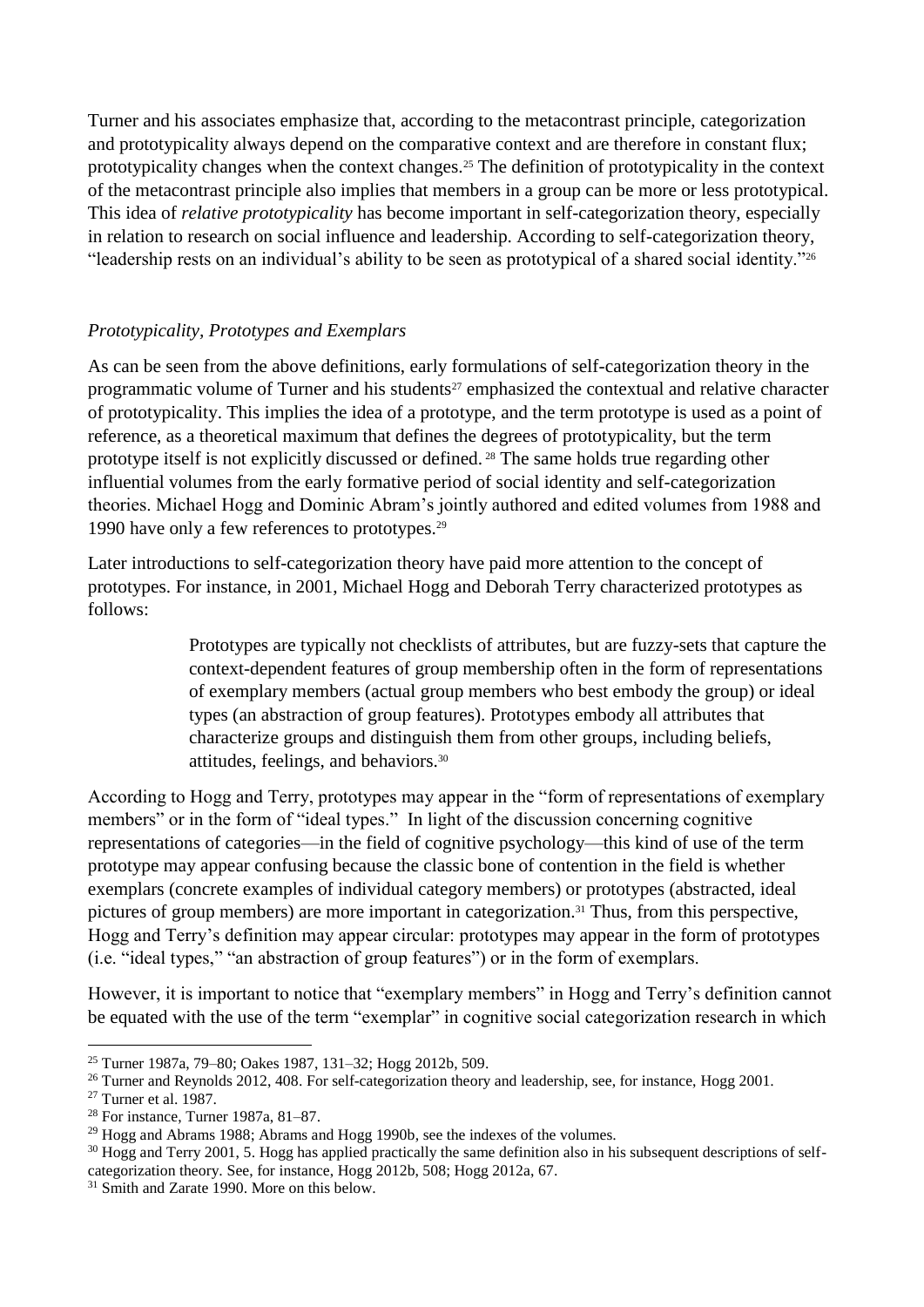the term "exemplar" refers to all relevant category members that are to be classified. In Hogg and Terry's definition, "exemplary member" is to be understood as something like an incarnation of the abstract ideal, a real person that best embodies the ideal features of membership in the group, the prototype. Thus, Hogg and Terry's definition is in line with Turner's original definition of prototypicality, according to which "being exemplary" or "representative" are presented as synonyms for degrees of prototypicality (see above).

It is symptomatic of the social identity approach in general that its terminology is not fully compatible with the terms applied in the field of cognitive psychology. Although the social identity approach is based on Tajfel's research on basic categorization processes, there seems to be relatively little discussion among self-categorization theorists about how the basic ideas of prototypicality, prototypes, and exemplars in self-categorization theory relate to the cognitive processing of prototypes and exemplars in nonsocial categorization tasks, a topic that has been much discussed and debated in cognitive psychology.

Obviously, this confusing situation reflects the overall orientation of the social identity approach. From the beginning, one of its central goals has been to provide a corrective to earlier social cognition research, which had become too narrow. For instance, Abrams and Hogg summarize the critique towards social cognition research as follows: "its model of human beings is asocial in that it views people as isolated information-processing modules that are only social to the extent that certain sources of information are other people."<sup>32</sup> In contrast to cognitive psychology, the social identity perspective has focused on the social group as a psychological reality and on categorization processes, such as stereotyping, as shared consensual perceptions.<sup>33</sup>

## *Social Identity in Historical Perspective*

However, there is a branch in social identity research in which the role of exemplars has become more important, and this branch has also addressed the question about the cognitive processing of exemplars and prototypes. In his 1998 article *Exploring Temporal Aspects of Social Identity: The Concept of Possible Social Identities*, Marco Cinnirella argued that, by the time of his study, selfcategorization theorists had not paid enough attention to possible temporal aspects of social identity. Cinnirella proposed that self-categorization theory should take into account the concept of "possible selves,"<sup>34</sup> that is, the possibility that prototypicality may also be affected by temporal comparisons. For instance, "past-oriented social identities may lead to the derivation of prototypicality based on past comparisons and outgroups."<sup>35</sup> When arguing for his position and providing concrete examples, Cinnirella explicitly used the terms exemplars and prototypes:

> Hypothesis 3: The activation or salience of cognitions about ingroup exemplars, norms, prototypes and stereotypes, will be affected by the nature of the temporal orientation adopted towards the ingroup.<sup>36</sup>

<sup>35</sup> Cinnirella 1998, 231–32.

<sup>&</sup>lt;sup>32</sup> Hogg and Abrams 1988, 88–89 summarizing critique of social cognition research at that time.

<sup>33</sup> Hogg and Abrams 1988, 89–90.

<sup>&</sup>lt;sup>34</sup> "Possible social identities include conceptualizations of the social categories and groups an individual might have been a member of in the past, and could become a member of in the future." Cinnirella 1998, 230.

<sup>36</sup> Cinnirella 1998, 232.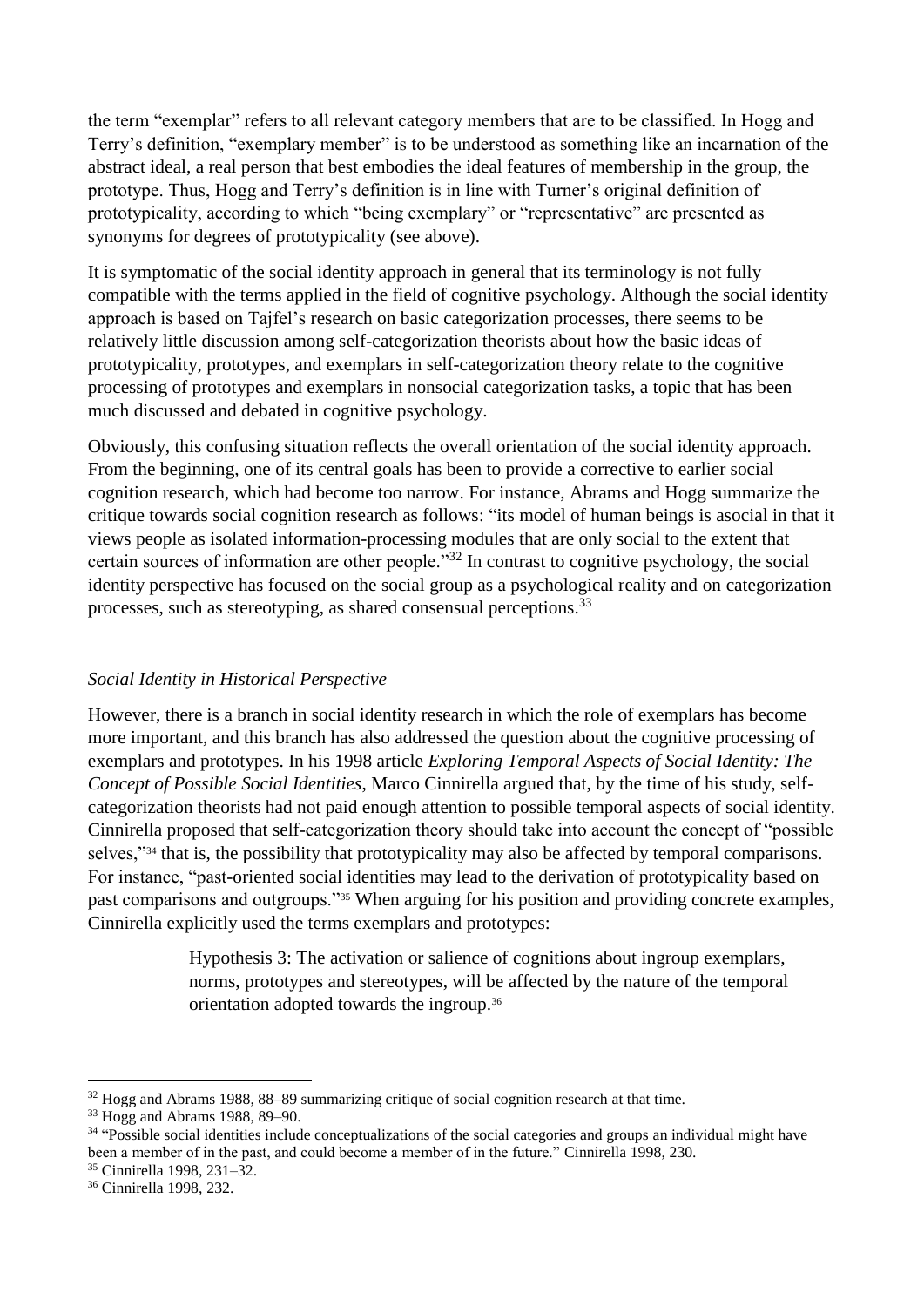Before presenting this hypothesis, Cinnirella refers to Eliot R. Smith and Michael A. Zarate's article *Exemplar and Prototype Use in Social Categorization* from 1990, which focuses on the use of exemplars and prototypes in social categorization.<sup>37</sup> This might suggest that, in the above Hypothesis 3, the term "exemplars" refers to "rank and file members" of a group, like it does in Smith and Zarate's article. On the other hand, the term appears in association with other terms that rather refer to the optimal position in the group, which would be in line with "exemplars" representing the optimal "exemplary members," as in Hogg and Terry's definition above and in self-categorization research in general. Be that as it may, it is clear that, after presenting his hypothesis, Cinnirella uses the term exemplar in the sense of "being an exemplary" representation of group membership, which coheres with the more traditional self-categorization usage. Cinnirella's exemplars are individual historical persons, for instance, players in the 1996 soccer European Championship or British second world war leaders, such as Churchill.<sup>38</sup>

Cinnirella uses Smith and Zarate's article in his discussion of exemplars and prototypes. Although the article refers to social identity theory as one area of research that has shown the importance of social categorizations,<sup>39</sup> the article itself is more at home in the field of cognitive psychology because it mainly deals with the categorization of nonsocial stimuli. Perhaps because of this, the article has not been very influential in social-psychological self-categorization research, beyond Cinnirella. However, its ideas have been received more favorably in Biblical social identity applications, and, for this reason, they also deserve to be described in this context, together with a couple of other articles that deal with the same topic.

## *Prototypes and Exemplars in Cognitive Psychology*

Smith and Zarate first note that, by the time of the writing of their article, the classical cognitive psychological model of categorization, which was based on the idea of a *set of necessary and sufficient attributes*, had been rejected for a number of reasons. For instance, it was unable to explain why people usually classify objects as members of the same category but consider some of them to be more typical of that category than others. A robin is easier to classify as a bird than a penguin—but both of them are usually categorized as birds. In the categorization research of nonsocial stimuli, prototype models and exemplar models had replaced the classical model.<sup>40</sup>

In a typical prototype model, information about categories is stored as an abstract concept that best captures the central tendency of the category. In this model, the role of exemplars is to provide information for the abstracted prototype, which is then used in the assessment of new stimuli.<sup>41</sup> By contrast, pure exemplar models emphasize that information about individual items and stimuli become stored as exemplars in memory. Consequently, the categorization of new stimuli is based on their similarity to the stored exemplars.<sup>42</sup> In their own contribution, Smith and Zarate seek to show the importance of exemplars for categorization processes, but without denying the possible

<sup>&</sup>lt;sup>37</sup> Smith and Zarate 1990.

<sup>38</sup> Cinnirella 1998, 232–33.

<sup>39</sup> Smith and Zarate 1990, 243.

<sup>40</sup> Smith and Zarate 1990, 244. As an example of the classical model, Smith and Zarate refer to Jerome J. Bruner, Jacqueline J. Goodnow, and George A. Austin, *A Study of Thinking.* New York: Wiley, 1956. The 1986 edition in the Bibliography of this article includes a new preface by Bruner and Goodnow.

<sup>&</sup>lt;sup>41</sup> Smith and Zarate use Posner and Keele 1968, and Reed 1972 as examples of the prototype model. Smith and Zarate 1990, 245.

<sup>&</sup>lt;sup>42</sup> Smith and Zarate 1990, 246. Medin and Schaffer 1978 are presented as supporters of the exemplar model.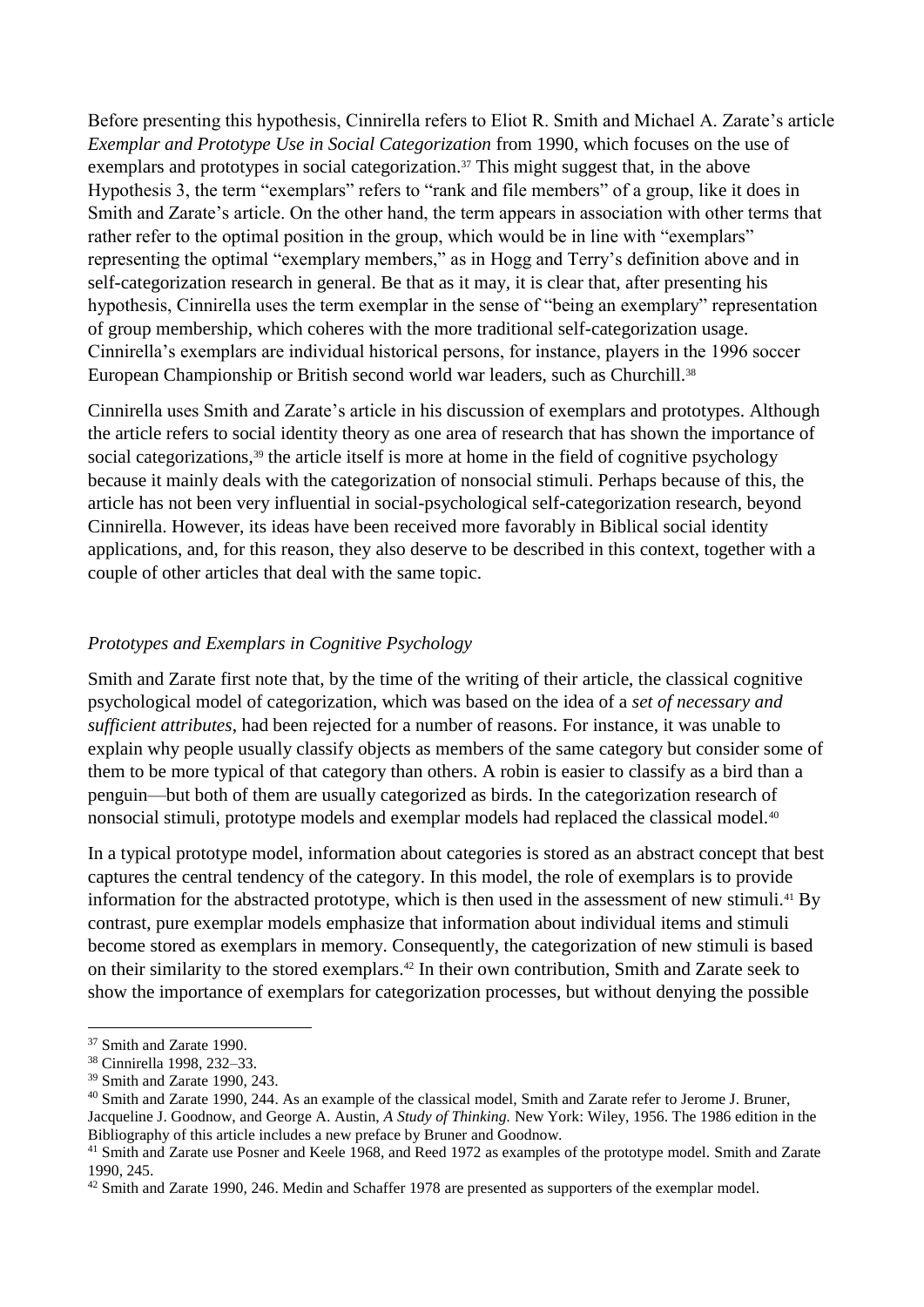role of prototypes. They end up supporting a mixture model in which both prototypes and exemplars have their own role to play.<sup>43</sup> The mixture model and emphasis on exemplars laid its stamp on the reception of their work by Cinnirella and through him also on biblical social identity research. For instance, Esler's definition of prototypes and exemplars that was quoted at the beginning of this article includes elements from Smith and Zarate's work as well as from earlier self-categorization research.  $44$ 

Interestingly, there are neuroscientific studies on the processing of exemplars and prototypes that seem to cohere with the mixture model by showing that there are different regions in the brain for processing prototypes and exemplars. For instance, laterality experiments, conducted with persons whose left and right brain hemispheres are disconnected—due to lesions, accidents or an operation to prevent severe epileptic seizures— support the hypothesis that prototypes and exemplars are processed in different brain regions. In experiments in which subjects had to categorize abstract line drawings, the left hemisphere was shown to rely more on prototypical representations while the right hemisphere stored and processed information about exemplars.<sup>45</sup> More recent neuroimaging studies have also found support for the hypothesis that prototypes and exemplars are processed in different brain regions and that, under certain circumstances, people seem to use both operational modes.<sup>46</sup>

The exact neurological processes discussed above still require further study, and their connection to social categorization is—and may remain—quite fuzzy. Yet the experiments show that theorizing in terms of prototypes and exemplars is not without a neurological foundation. Although selfcategorization theorists within social psychology have not (yet) developed joint terminology with cognitive psychology, a more integrative approach—as suggested by Smith and Zarate as well as by Cinnirella and adopted to biblical studies in Esler's programmatic publications—is well grounded and deserves to be developed further.

#### *From Neuroimaging to Social Identity Categorization*

When assessing the relevance of neuroscientific categorization research for social identity categorization and especially for self-categorization theory, it is pertinent to keep in mind that the studies quoted above deal with quite simple categorization processes: simple line drawings in the above-quoted laterality studies and cartoon-like images in the neuroimaging study. Is it possible to

<u>.</u>

<sup>43</sup> Smith and Zarate 1990, 248.

<sup>&</sup>lt;sup>44</sup> According to Esler's definition, prototypes are based on "multiple experiences with category members." This corresponds with Smith and Zarate's (1990) discussion of cognitive representations where prototypes are abstractions on the basis of many "exemplars." On the other hand, in his definition, Esler uses the term "exemplar" in the sense of "being the most exemplary member," which is more in line with standard self-categorization literature. The present article is in line with Esler's more integrative approach, seeking to clarify terminology that would help keep up with research in social as well as in cognitive psychology.

<sup>45</sup> For a summary of these experiments, see, for instance, Gazzaniga, Ivry, and Mangun 2002, 435–47, 672–75. For their significance in biblical social identity theorizing, see also Luomanen 2007, 217–20.

<sup>&</sup>lt;sup>46</sup> Bowman, Iwashita, and Zeithamova 2020, 11: "The present data newly show that neural prototype and exemplar correlates can exist not only across different task contexts but also within the same task, providing evidence that these neural differences reflect distinct category representations rather than different task details." As regards the regions of the brain, the study shows that "the ventromedial prefrontal cortex and anterior hippocampus tracked abstract prototype information, and the inferior frontal gyrus and lateral parietal cortex tracked specific exemplar information." It is beyond the competence of the present writer to discuss how the results concerning the specific regions might relate to earlier laterality experiments (described in Gazzaniga et al., 2002). The report of the latter neuroimaging study (Bowman et al., 2020) did not record any differences between left and right hemispheres.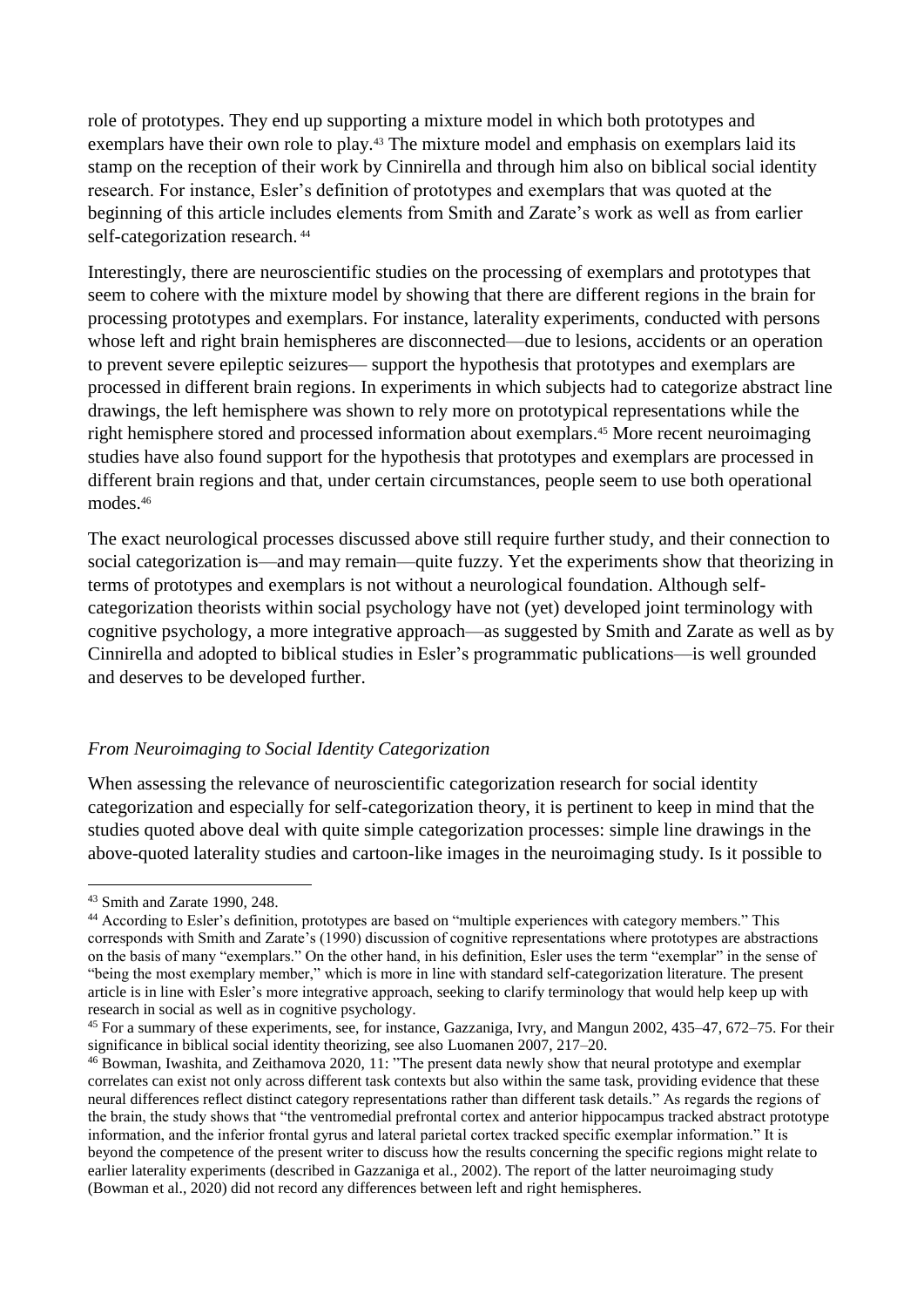think about the formation of group prototypes along these same lines? Obviously, social categorization and norms that define group behavior are much more complex issues. Hogg and Terry's above definition takes this into account by characterizing prototypes as "fuzzy sets," an aspect that becomes even more pronounced in a definition that Hogg offered somewhat later. According to him,

> people cognitively represent a category/group as a prototype—a fuzzy set of attributes (perceptions, attitudes, feelings, and behaviors) that are related to one another in a meaningful way, and that capture similarities within the group and differences between the group and other groups, or people who are not in the group. Prototypes describe and evaluate categories and prescribe membership related behavior.<sup>47</sup>

Interestingly, a prototype is characterized here as a "set of attributes" that presupposes several different cognitive processes: perceptions, attitudes, feelings, and behaviors. Thus, although the definition includes the idea of "a prototype" that is able to function as a representation of a group,<sup>48</sup> this process actually must include—if considered in the framework of social cognition research several categorization processes and therefore also several "sub-prototypes" or "subprototypicalities" that all require and depend on their particular contexts. If the above reasoning is on the right track, it should follow that each definition of a prototype should be accompanied by an ample description of all the relevant comparative contexts in that particular situation. As selfcategorization emphatically states: when the comparative context changes, the prototype also changes.

Social-psychological applications of self-categorization usually have no problems taking into account the fluidity of prototypes, but the case is somewhat different within biblical studies where chasing "the prototype" of a group in a text may sometimes become a goal in itself.<sup>49</sup>

## 3. Ancient Narratives in Social Identity Analysis: Methodological and Terminological Distinctions

Keeping in mind the above discussion concerning the methodological principles of selfcategorization theory, it is now possible to proceed to offer some methodological and terminological distinctions that might prove to be helpful in future applications of the social identity approach in New Testament studies. After a short introduction to basic differences between observing live social categorizations and analyzing New Testament characterizations from the perspective of social identity, I approach the topic from two viewpoints: (1) the perspective of reception and reader and (2) the authorial perspective. The terminology I suggest seeks to take into account both the basic principles of self-categorization theory and the terminological distinctions applied in cognitive research on the categorization of nonsocial stimuli.

<sup>47</sup> Hogg 2012b, 508.

<sup>&</sup>lt;sup>48</sup> The idea of "a prototype" that is able to capture the distinctive characteristics of a group is entertained especially in the applications of self-categorization theory to leadership. For instance, according to Turner and Reynolds (2012, 408), "[G]roup members will emerge as leaders …. to the degree that they are perceived as relatively prototypical of the group as a whole … and the most prototypical person will tend to be recognized as the leader when such a role is defined." Likewise, Hogg and Reid describe prototypes in their article on group norms and prototypes as follows (2006, 10): "Group prototypes submerge variability and diversity in a single representation that characterizes an entire human group."

 $49$  Cf. above,  $n.$  XXXX  $(8)$ :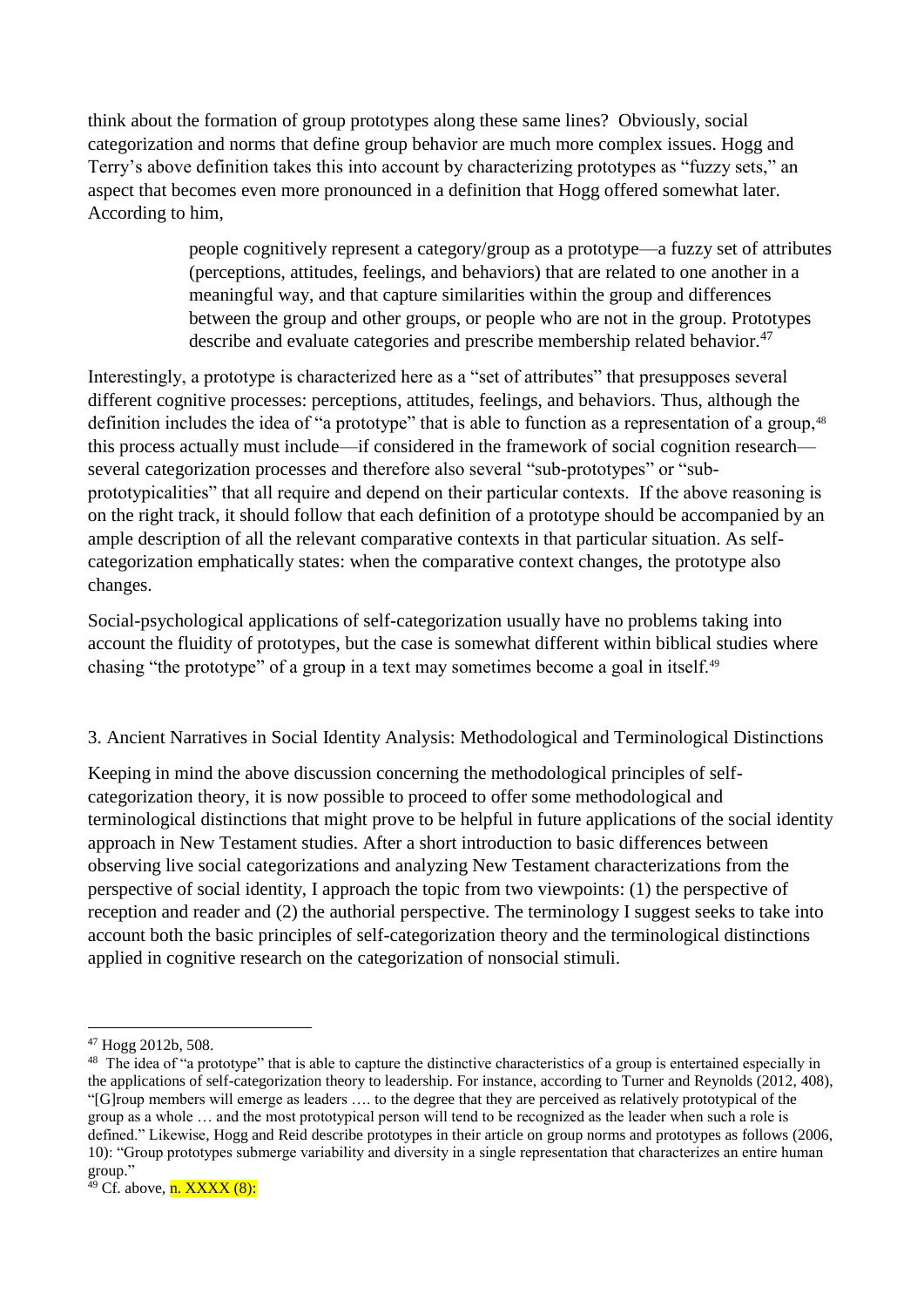#### 3.1 From Live Social Categorizations to Narrative Social Identity Analysis

As background to the discussion concerning the analysis of characterization in New Testament texts, it is helpful to take a closer look at how self-categorization and communication theorists have described the process by which group members learn the norms and prototypes of their ingroup in live situations. Hogg and Reid describe ingroup communication as follows:

> Within groups, information about the prototype and who is most prototypical can be gleaned by simply observing how people behave—what they do, how they dress, what they say, and so forth. Such information can also be intentionally communicated nonverbally through gestures and expressions … or verbally by actually talking about what is and what is not normative of the group. People can ask direct questions to find out what is normative, or they can engage more indirectly in discussion designed to elicit attitudinal positions that are normative or not.<sup>50</sup>

For anyone that is familiar with the gospel accounts of the New Testament, it is easy to see that they provide many scenes that include similar features. For instance, when the mother of the sons of Zebedee comes to Jesus and asks special positions for her sons, the norms of Jesus's group become clear through reactions: the other disciples are indignant, and Jesus gives a lesson on true greatness after the departure of the mother (Matt 20:20–28).

However, there are some basic differences between live categorization situations and those recorded in literary narrative form. Although literary characters may appear live in the course of a narrative that describes their actions, their "living" is closed, as if frozen, within the narrative. The author may have implanted inconsistences in the behavior of the characters, and some development may occur in their personality when the narrative proceeds, but whatever happens, it happens the way the author has composed the narrative. <sup>51</sup>

Another notable feature of the characters in the gospels of the New Testament is that, on the continuum of characters from "flat" to "round", that is, from simple, two-dimensional characters to complex, multifaceted characters,  $52$  the characters in the New Testament are generally closer to the flat end of the continuum. Even the more round ones are not very round when compared to the characters in modern literature. The difference reflects the interest in personal psychology and psychological development that was introduced to literature in the eighteenth century.<sup>53</sup> In antiquity, literary characters were made to exemplify virtues and vices, thus serving as the ethos of the narrative. The result is that many characters have become either positively or negatively

<sup>50</sup> Hogg and Reid 2006, 14. Hogg and Reid possibly make use here of Reid's expertise in communication studies, admitting that social identity researches have not paid much attention to this aspect. In passing, they also refer to the role of narratives in communication: "for example, stories embedded in narrative and discourse manage bonds among group members…construct representations of social categories… and such representations of group (and situational) norms influence what people actually talk about."

<sup>&</sup>lt;sup>51</sup> See Merenlahti 1999, for a perceptive discussion of the development of characters in New Testament gospel traditions and the author's role in making the characters to serve the ideology of the narrative.

<sup>52</sup> E. M. Forster's distinction between *round* and *flat* characters is widely used in narrative criticism. Forster 1958, 65– 75, esp. 65, 75; Resseguie 2005, 123–24. Jannidis (2014, 41–42) acknowledges the wide use of Foster's disctinction, pointing out also some of its weaknesses.

<sup>&</sup>lt;sup>53</sup> For discussion concerning the usefulness of Forster's distinction for the analysis of the New Testament gospels, see Lehtipuu 1999, 78–81.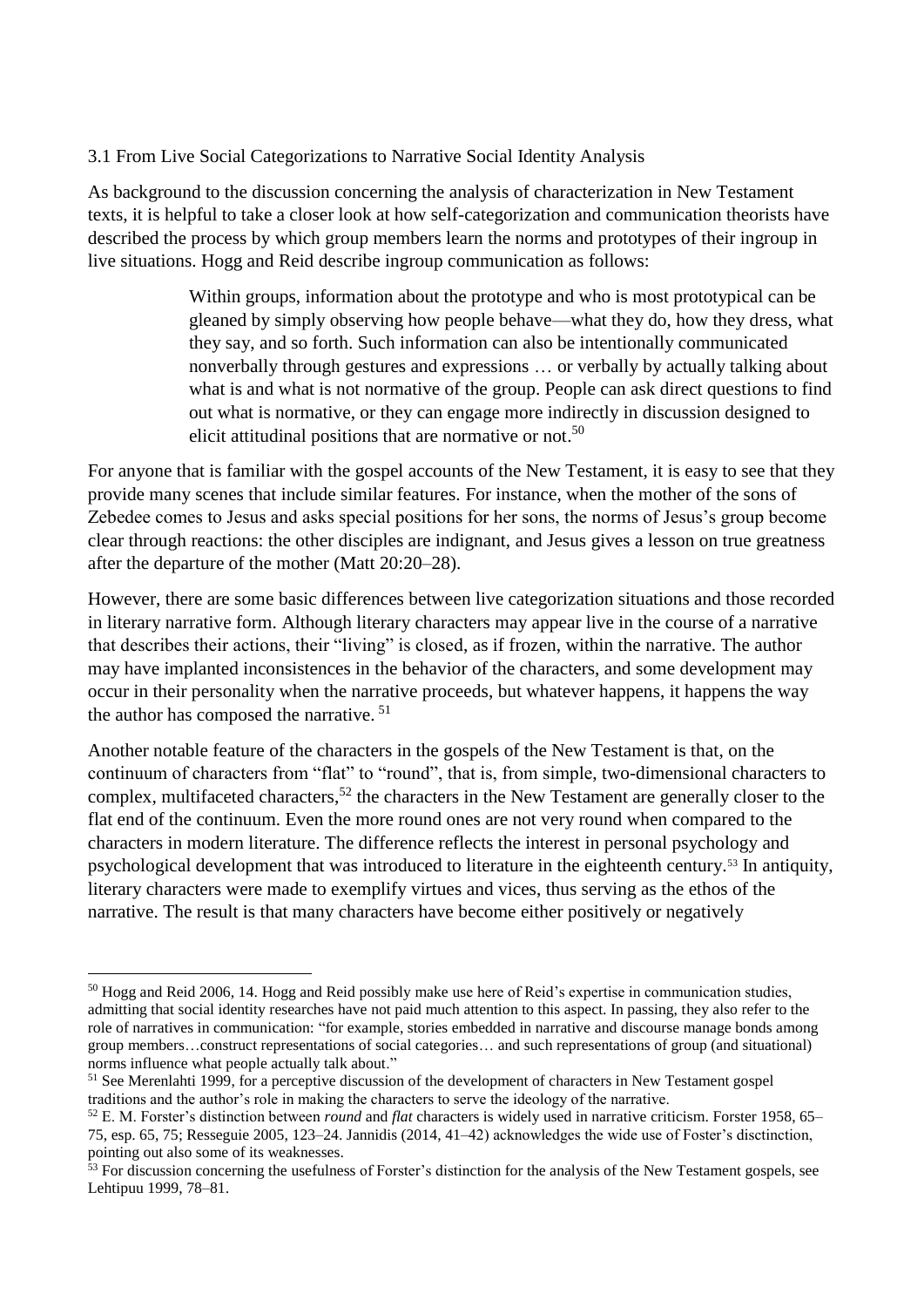stereotyped, reflecting the author's ideas about behaviors that are typical for certain types of characters.<sup>54</sup>

This tendency becomes particularly clear in the Gospel of Matthew. The editor of the gospel has stereotyped both the positive and negative ways of approaching Jesus. The people who respect Jesus and implore him to help them, come to him, kneel, and address him as "Lord" (*kyrie*). This is an obvious norm for ingroup members. On the other hand, outsiders, the scribes and Pharisees, challenge him and address him as "teacher" *(didaskale)*.<sup>55</sup> Obviously, this kind of stereotyping provides a good starting point for social identity analysis as well.

## 3.2. The Perspective of Reception and Readers

From a methodological point of view, it is relatively easy to conceptualize the influence of past narratives on present social identity processes by extending the comparative context to include the past narrative-social worlds of the texts as well. In this kind of reception-historical analysis, individual group members may pick up *exemplars* not just from their present ingroups and outgroups but also from the past. They store the exemplars in their minds, take notice of the present and ancient individuals that the entrepreneurs of identity present *as exemplary members/persons*, and thus form, in their minds, normative presentations of the *degree of prototypicality* of perceptions, attitudes, feelings, and behaviors in their group. All this contributes to the formation of *individual group prototypes* in the minds of the group members. As far as these are consensual, they become *group prototypes* in particular comparative situations. When the focus is on present groups, it is possible to collect and analyze information related to all these processes with empirical methods, by observation and through interviews and questionnaires.

The case is different when the analysis focuses on texts in their past historical contexts. Ancient hearers or readers cannot be interviewed. Therefore, there are only limited possibilities of analyzing how they processed the individual characters of the narratives in their cognition and to what extent they contributed to the formation of prototypicalities and prototypes in their minds. The internal logic of the narrative and the interaction of its characters may allow some hypotheses about typical reception. If Jesus presents the offering of a poor widow as exemplary (Matt 12:41–44), the ancients were likely to have taken it as such, just like we are.

However, in the final analysis, the prototypicalities and prototypes that the real ancient hearers and readers formed in their minds remain unknown. This is not only because we do not have access to their minds, but first and foremost because the real comparative context in which the hearers and readers processed the narrative is inaccessible. In the ancient world, people seldom received the text through solitary reading. Therefore, it is clear that, in addition to the internal comparative context of the text (compare Jesus' reaction to the widow's offering), the text reached its audience through the on-line comparative layer of the tone and emphasis of the performer and positive or negative online reactions of fellow hearers. This is also the reason why I think that the kind of narrative critical

<sup>54</sup> Merenlahti 1999, 51–52; Lehtipuu 1999, 74–76.

<sup>&</sup>lt;sup>55</sup> The address *kyrie* is typical of Matthew. It appears (as an address of Jesus) 24 times in Matthew, 1 time in Mark, and 18 times in Luke. Of Matthew's 24 occurrences, 11 are clearly redactional, 4 come from Q, and 1 from Mark. Four occurrences are in the Q-tradition without parallel in Luke and 4 in Matthew's special tradition. For details, see Appendix 2 in Luomanen 1998. For a more detailed discussion on the applicability of the social identity approach to Matthew, see Luomanen 2012.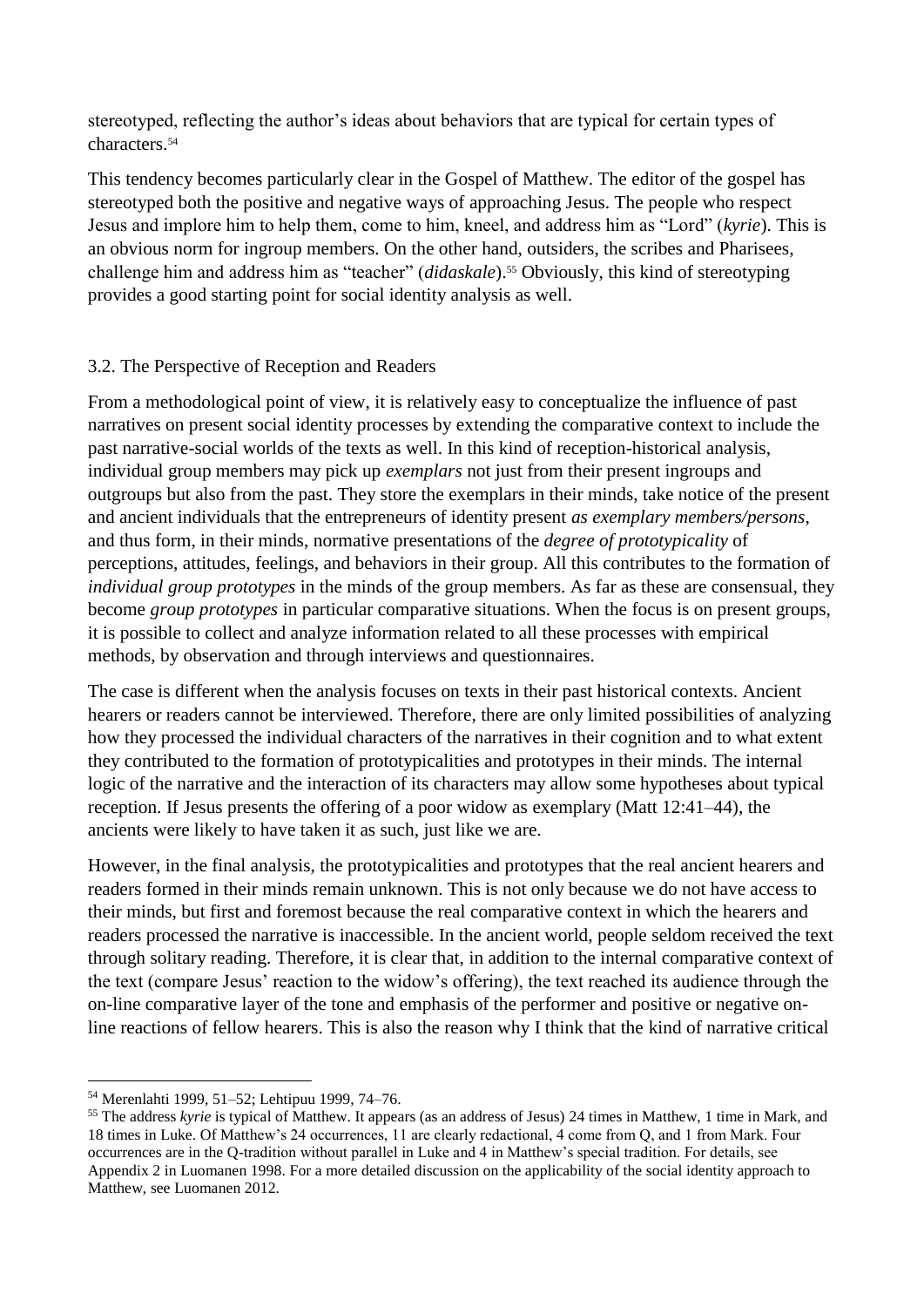approach that excludes the question about the real author and the real reader is artificial and sterile. The gospel narratives practically never reached their audiences "just as they are."<sup>56</sup>

## 3.3. The Authorial Perspective

<u>.</u>

Social-scientific approaches in biblical studies are generally historically oriented—both in their social-historically as well as theoretically oriented branches.<sup>57</sup> Consequently, social identity analysis of the New Testament has generally focused on the authorial perspective. Although the authors of the New Testament gospels are not available for interviews, the relationship between the authors' goals and basic convictions is much closer than the relationship between the texts and their ancient or modern readers.

The writers of the New Testament gospels had a message to convey, the Good News. Therefore, it is safe to hypothesize that as far as the texts signal normative perceptions, attitudes, feelings, and behaviors—by showing these to be desirable through the narrative—*these likely reflect prototypicalities* and *prototypes in the minds of their authors*. The authors of the gospels—and of New Testament texts in general—can be regarded as entrepreneurs of social identities. But to what extent are these assumed prototypes and prototypicalities socially shared and not simply the authors' idiosyncratic ideas? Perhaps New Testament social identity analysis has not paid enough attention to this question. The ideas that the authors propagate may sometimes become too easily identified with consensual group norms.<sup>58</sup>

Although it is justified to assume a relatively close connection between the group norms propagated in the texts and the prototypes in the minds of the authors, these should be kept apart, both theoretically and terminologically. In the framework of self-categorization theory, prototypes are abstractions in the human mind. As such, texts do not have actual minds, only their authors and readers/hearers do. Consequently, *textual phenomena should not be termed as prototypes*. Texts can include *individual exemplars*, and historical or fictive persons can be presented as *exemplary characters*. 59

In practice, much New Testament social identity analysis has not applied these types of strict distinctions. Texts are read and interpreted as if the prototypes had been leaking from the minds of their ancient authors into the texts. This does not necessarily make the analyses futile. However, more consistent use of the key terminology would help readers connect the textual analyses both with the basic principles of self-categorization theory and with the social cognition research of the categorization of nonsocial stimuli.

<sup>56</sup> Much New Testament narrative criticism has excluded the real author from its analytical perspective under the influence of New Criticism. Thurén also emphasizes the importance of the implied author in his analyses of Jesus' parables. Thurén 2014, 5–11; Thurén 2015, 12–17. For perceptive narratological descriptions of how cultural codes inform character perception and *vice versa*, see Jannidis 2014, 34–35; Herman 2014, 56–57.

 $<sup>57</sup>$  For a history and the two branches in biblical social-scientific criticism, see Elliott 2001; Elliott 2008; Luomanen</sup> 2013, 14–16.

<sup>&</sup>lt;sup>58</sup> Cf. Carter (2014, 237–38, 41) who correctly notices the methodological problem—before proceeding to present his own interpretation of Jesus as "the prototype of maximum ingroup opposition to imperial society."

<sup>&</sup>lt;sup>59</sup> In earlier contributions, I have suggested that the term "cultural prototype" could be used to characterize textual characters that have come to exemplify authorial or more widely consensual ideas about group prototypes. See, for instance, Luomanen 2012, 203–6.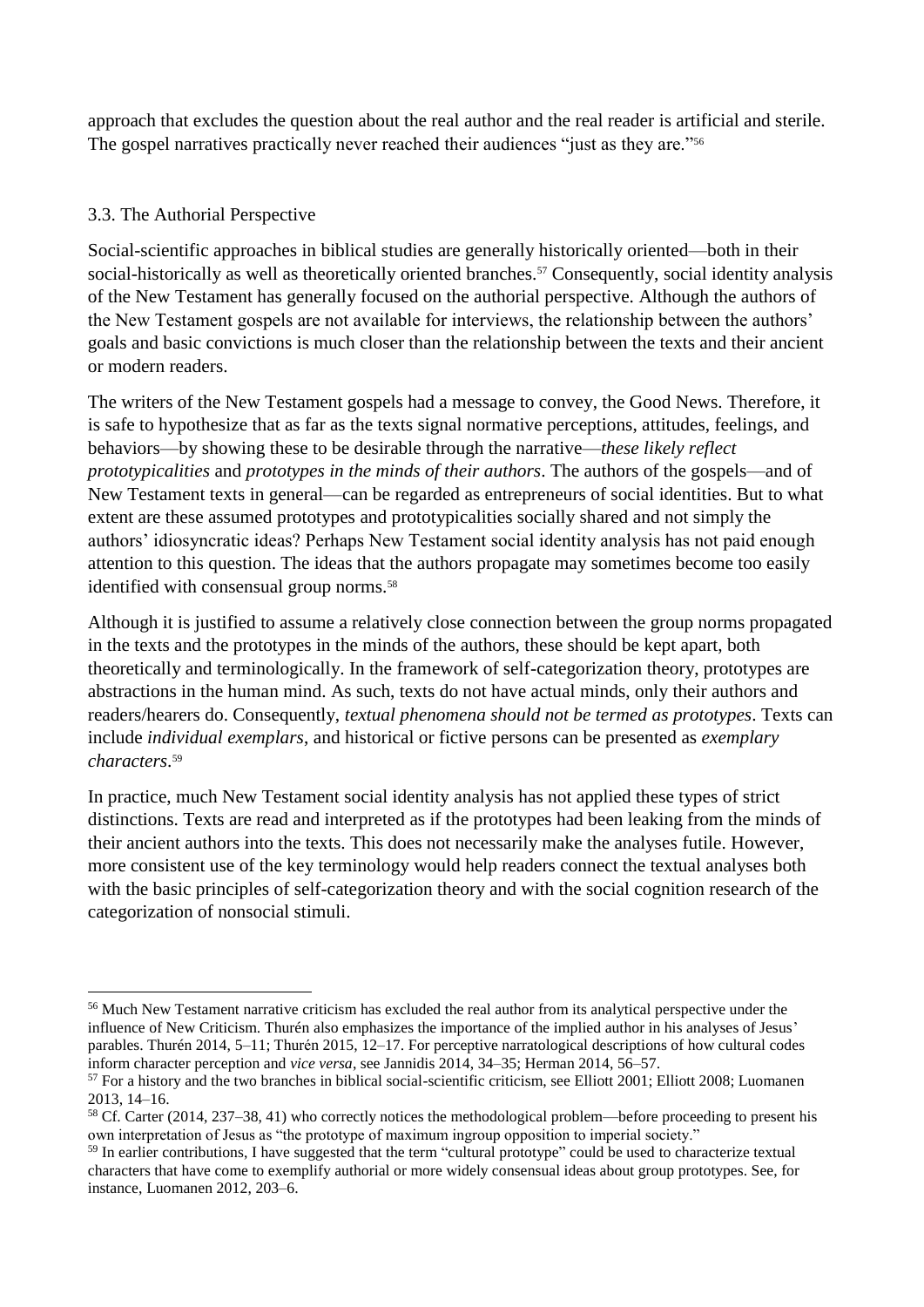## 3.4. Would Context-Free Narrative Analysis Be Helpful for Social Identity Analysis?

Narrative criticism has its merits that may also serve social identity analysis. Even sterile, contextfree narrative analysis may help clarify the internal logic of a narrative and the interaction of its characters, which also supports social identity analysis. Narrative criticism and its tools for analyzing characterization and different types of characters may also help the analyst form a better picture of the different kinds of exemplars in the narrative. Consequently, in some cases, a narrative approach may result in a better understanding of what the text presents as exemplary, thus highlighting some of the key ideas of the original author.

However, a full-blown social identity analysis is not possible in an artificial context that does not presume any actual subjects who could process prototypes and prototypicalities in their minds. Knowledge about the original context of the gospels and their narratives also helps modern readers get rid of their cultural presuppositions and to approximate the cultural knowledge that the ancient authors expected their intended audiences to possess.

The application of sociological and social psychological models—like the social identity approach—that illuminate typical human group behavior in group and conflict situations also supports the critical reception of the texts. For instance, the stark contrast that the author of the Gospel of Matthew creates between the ingroup of Jesus's followers and the outgroup of the scribes and Pharisees (see above), reflects the situation in which the early Jesus movement tried to define and legitimate its existence in relation to more traditional forms of Judaism. The stark rhetoric (culminating in Matt 25:27) may be understandable as human social action in that kind of situation—the sociology of sectarianism and social identity analysis have shown how typical this is for humans— but that is certainly nothing to be emulated any more.

Real readers and hearers, ancient and modern, practically never empty their minds of preunderstandings and representations that they intuitively link with texts. Even if a scholar might be able to do so for the limited time of her/his academic sterile analysis, to some extent the scholars' lived life, presuppositions, personal memories of past exemplary figures, idiosyncratic and more consensual prototypes come into play at the moment she/he asks what the text means for her/him personally. Luckily so. Living human minds keep the New Testament characters alive, passing on, contextualizing and reinterpreting their ancient authors' exemplary characters and ideas about prototypicalities and prototypes. The word becomes flesh again—hopefully in an ethically responsible way.

## Bibliography

- Abrams, Dominc, and Michael A. Hogg. 1990a. "An Introduction to the Social Identity Approach." Pages 1–9 in S*ocial Identity Theory: Constructive and Critical Advances*. Edited by Dominic Abrams and Michael A. Hogg. Hertfordshire: Harvester Wheatshief.
- Abrams, Dominic, and Michael A. Hogg, eds. 1990b. *Social Identity Theory: Constructive and Critical Advances*. New York: Harvester Wheatsheaf.
- Bowman, Caitlin R., Takako Iwashita, and Dagmar Zeithamova. 2020. "Tracking Prototype and Exemplar Representations in the Brain across Learning." *eLife* 9: e59360. DOI: https://doi.org/10.7554/eLife.59360.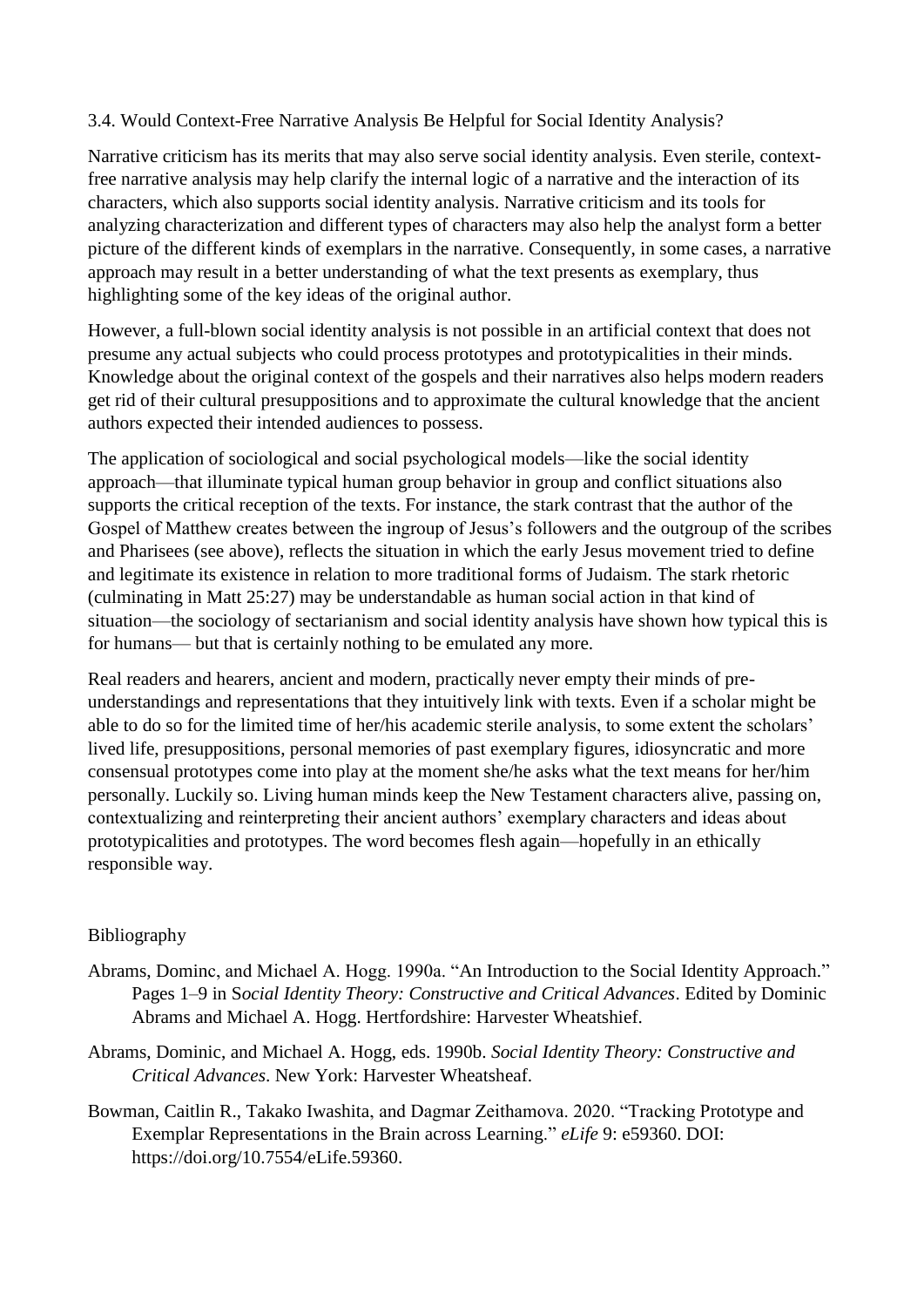- Brawley, Robert, L. 2020. *Luke: A Social Identity Commentary*. T&T Clark Social Identity Commentaries on the New Testament. London: T&T Clark.
- Bruner, Jerome J., Jacqueline J. Goodnow, and George A. Austin. 1986 (1956). *A Study of Thinking. New Introduction by Jerome S. Bruner and Jacqueline J. Goodnow.* Social Science Classics Series. New Brunswick, NJ: Transaction Books.
- Carter, Warren. 2014. "Social Identities, Subgroups, and John's Gospel: Jesus the Prototype and Pontius Pilate." Pages 235–51 in *T&T Clark Handbook to Social Identity in the New Testament*. Edited by J. Brian Tucker and Coleman A. Baker. London: T&T Clark.

———. 2020. "John." Pages 169–209 in *T&T Clark Social Identity Commentary on the New Testament.* Edited by J. Brian Tucker and Aaron Kuecker. London: T&T Clark.

- Cinnirella, Marco. 1998. "Exploring Temporal Aspects of Social Identity: The Concept of Possible Social Identities." *European Journal of Social Psychology* 28:227–48.
- Coker, K. James. 2020. "James." Pages 515–26 in *T&T Clark Social Identity Commentary on the New Testament*. Edited by J. Brian Tucker and Aaron Kuecker. London: T&T Clark.
- Condor, Susan. 1996. "Social Identity and Time." Pages 284–315 in *Social Groups and Identities: Developint the Legacy of Henri Tajfel*. Edited by Peter Robinson. Oxford: Butterworth Heinemann.
- Ellemers, Naomi, and Alexander Haslam. 2012. "Social Identity Theory." Pages 379–98 in vol. 2 of *Handbook of Theories of Social Pscyhology*. Edited by Paul A. M. Lange, Arie W. Kruglanski, and E. Tory Higgins. London: SAGE.
- Elliott, John H. 2001. "On Wooing Crocodiles for Fun and Profit: Confessions of and Intact Admirer." Pages 5–20 in *Social Scientific Models for Interpreting the Bible*. Edited by John J. Pilch. BibInt 53. Leiden: Brill.
- ———. 2008. "From Social Description to Social-Scientific Criticism: The History of a Society of Biblical Literature Section 1973–2005." *BTB* 38:26–36.
- Esler, Philip F. 1996. "Group Boundaries and Intergroup Conflict in Galatians: A New Reading of Gal. 5:13–6:10." Pages 215–40 in *Ethnicity and Bible*. Edited by Mark G. Brett. BibInt 19. Leiden: Brill.
- ———. 1998. *Galatians*. London: Routledge.
	- ———. 2003. *Conflict and identity in Romans: The Social Setting of Paul's Letter.* Minneapolis: Fortress Press.
	- ———. 2014a. "Group Norms and Prototypes in Matthew 5.3–12: A Social Identity Interpretation of Matthean Beatitudes." Pages 147–71 in *T&T Handbook to Social Identity in the New Testament.* Edited by J. Brian Tucker and Coleman A. Baker. London: Bloomsbury T&T Clark.
	- ———. 2014b. "An Outline of Social Identity Theory." Pages 13–39 in *T&T Handbook to Social Identity in the New Testament*. Edited by J. Brian Tucker and Coleman A. Baker. London: T&T Clark.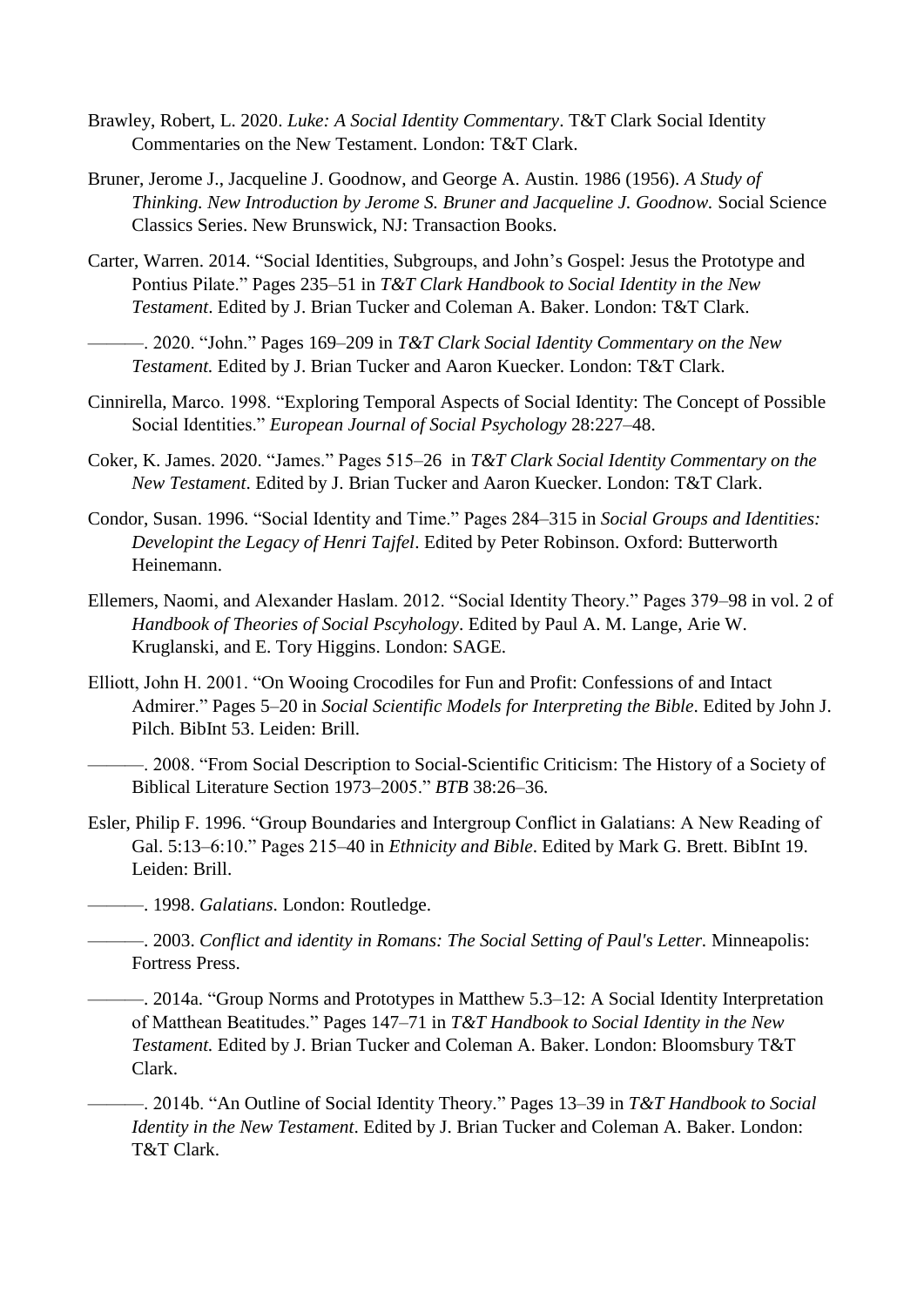- Esler, Philip F., and Ronald A. Piper. 2006. Lazarus, Mary and Martha: Social-Scientific Approaches to the Gospel of John. Minneapolis: Fortress Press.
- Forster, E. M. 1958 [1927]. *Apects of the Novel*. London: Edvard Arnold (Publishers) LTD.
- Gazzaniga, Michael S., Richard B. Ivry, and Georg R. Mangun. 2002. *Cognitive Neurosicience:*  The Biology of the Mind. 2<sup>nd</sup> ed. New York: W.W. Norton & Company.
- Hakola, Raimo. 2015. Reconsidering Johannine Christianity: A Social Identity Approach. New York: Routledge.
- Herman, David. 2013. *Storytelling and the Sciences of Mind*. Cambridge, MA: The MIT Press.
	- ———. 2014. "Cognitive Narratology." Pages 46–64 in vol. 1 of *Handbook of Narratology*. Edited by Peter Hühn, Jan Christoph Meister, John Pier, and Wolf Schmid. 2nd edition. Berlin: De Gruyter.
- Hogg, Michael. 2012a. "Uncertaintity Identity Theory." Pages 62–80 in vol. 2 of *Handbook of Theories of Social Identity*. Edited by Paul A. M. Lange, Arie W. Kruglanski, and E. Tory Higgins. London: Sage.
- Hogg, Michael A. 2001. "A Social Identity Theory of Leadership." *Personality and Social Psychology Review* 5:184–200.
	- ———. 2012b. "'Social Identity and the Pscyhology of Groups." Pages 502–19 in *Handbook of Self and Identity*. Edited by Mark R. Leary and June Price Tangney. New York: The Guilford Press.
- Hogg, Michael A., and Dominic Abrams. 1988. Social Identifications: A Social Psychology of Intergroup Relations and Group Processes. London: Routledge.
- Hogg, Michael A., and Scott A. Reid. 2006. "Social Identity, Self‐Categorization, and the Communication of Group Norms." *Communication Theory* 16:7–30.
- Hogg, Michael A., and Deborah J. Terry. 2001. "Social Identity Theory and Organizational Processes." Pages 1–12 in *Social Identity Processes in Organizational Contexts*. Edited by Michael A. Hogg and Deborah J. Terry. Philadelphia: Psychology Press.
- Hornsey, Matthew J. 2008. "Social Identity Theory and Self‐categorization Theory: A Historical Review." *Social and Personality Psychology Compass* 2:204–22.
- Jannidis, Fotis. 2014. "Character." Pages 30–45 in vol. 1 of *Handbook of Narratology*. Edited by Peter Hühn, Jan Christoph Meister, John Pier, and Wolf Schmid. 2<sup>nd</sup> edition. Berlin: De Gruyter.
- Jokiranta, Jutta, and Petri Luomanen. 2013. "Sosiaalisen identiteetin näkökulma." Pages 67–84 in *Johdatus sosiaalitieteelliseen raamatuntutkimukseen.* Edited by Petri Luomanen, Jutta Jokiranta, and Outi Lehtipuu. Publications of the Finnish Exegetical Society 105. Helsinki: Finnish Exegetical Society.
- Kuecker, Aaron. 2020. "Acts." Pages 211–51 in *T&T Clark Social Identity Commentary on the New Testament*. Edited by J. Brian Tucker and Aaron Kuecker. London: T&T Clark.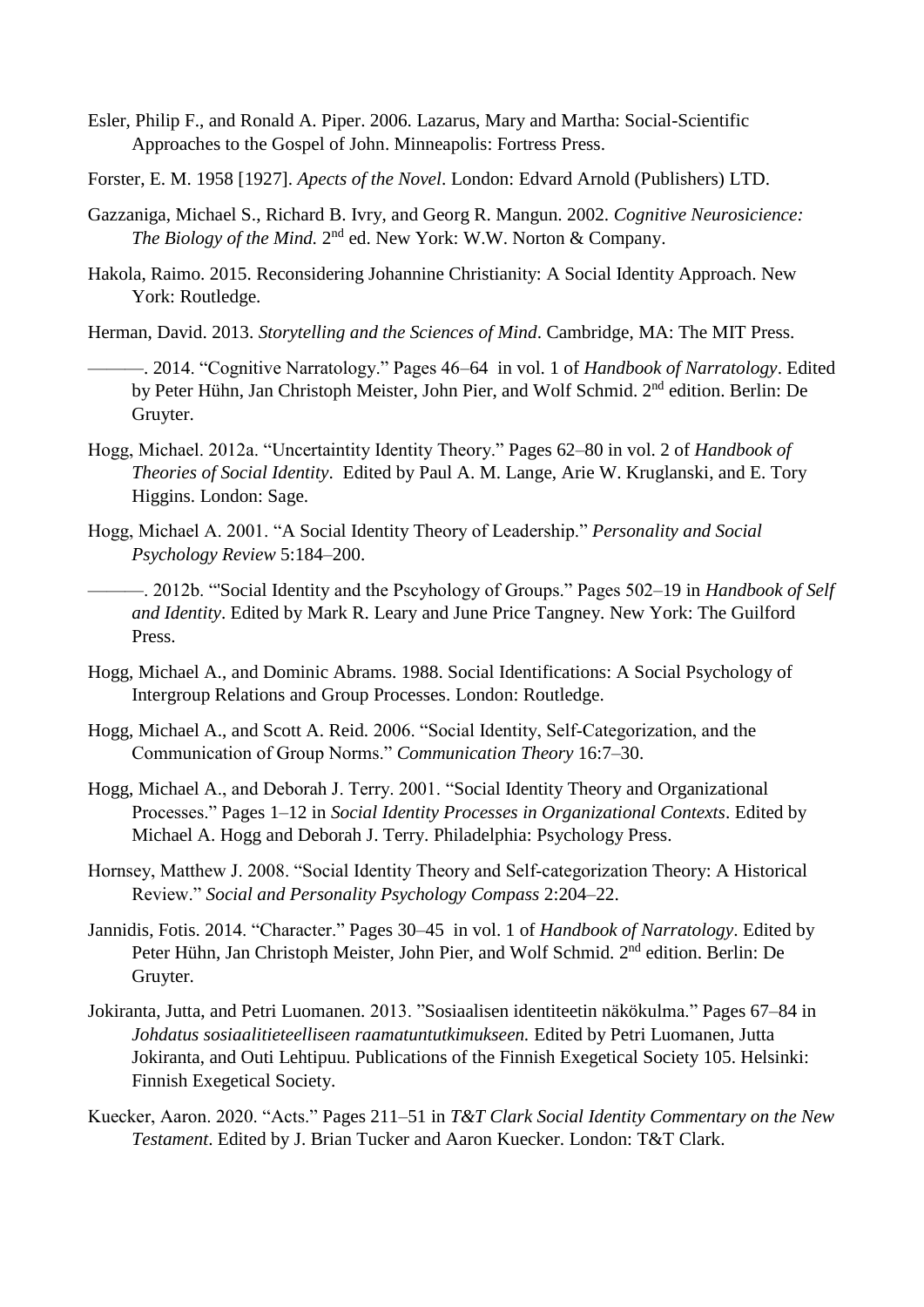Lehtipuu, Outi. 1999. "Characterization and Persuation: The Rich Man and the Poor Man in Luke 16:19–31." Pages 73–105 in *Characterization in the Gospels: Reconceiving Narrative Criciticsm*. Edited by David Rhoads and Kari Syreeni. JSNTSup 184. Sheffield: Sheffield Academic.

Luomanen, Petri. 1998. *Entering the Kingdom of Heaven*. WUNT II/101. Tübingen: Mohr Siebeck.

- ———. 2007. "The Sociology of Knowledge, the Social Identity Approach and the Cognitive Science of Religion." Pages 199–229 in *Explaining Christian Origins and Early Judaism: Contibutions from Cognitive and Social Science*. Edited by Petri Luomanen, Ilkka Pyysiäinen, and Risto Uro. Leiden: Brill.
- ———. 2012. "Matthew's Corpus Mixtum in the Perspective of the Social Identity Approach." Pages 199-215 in *Voces Clamantium in Deserto: Essays in Honor of Kari Syreeni*. Edited by Sven-Olav Back and Matti Kankaanniemi. Studier i exegetik och judaistik utgivna av Teologiska fakulteten vid Åbo Akademi 11. Åbo: Åbo Akademi.
- ———. 2013. "Johdanto." Pages 12–30 in *Johdatus sosiaalitieteelliseen raamatuntutkimukseen*. Edited by Petri Luomanen, Jutta Jokiranta, and Outi Lehtipuu. Publications of the Finnish Exegetical Society 105. Helsinki: Finnish Exegetical Society.
- Marohl, Matthew. 2020. "Hebrews." Pages 487–514 in *T&T Clark Social Identity Commentary on the New Testament.* Edited by J. Brian Tucker and Aaron Kuecker. London: T&T Clark.
- Medin, Douglas L., and Marguerite M. Schaffer. 1978. "Context Theory of Classification Learning." *Psychological Review* 85:207–38.
- Merenlahti, Petri. 1999. "Characters in the Making: Individuality and Ideology in the Gospels." Pages 49–72 *Characterization in the Gospels*. Edited by David Rhoads and Kari Syreeni. JSNTSup 184. Sheffield: Sheffield Academic.
- Merenlahti, Petri, and Raimo Hakola. 1999. "Reconceiving Narrative Criticism." Pages 13–48 in *Characterization in the Gospels*. Edited by David Rhoads and Kari Syreeni. JSNTSup 184. Sheffield: Sheffield Academic.
- Nikki, Nina. 2019. *Opponents and Identity in Philippians*. NovTSup 173. Leiden: Brill.
- Oakes, Penelope. 1987. "The Salience of Social Categories." Pages 117–41 in *Rediscovering the Social Group: A Self-Categorization Theory*. Edited by John C. Turner, Michael A. Hogg, Penelope J. Oakes, Stephen D. Reicher, and Margaret S. Wetherell. Oxford: Blackwell.
- Posner, Michael I., and Steven W. Keele. 1968. "On the Genesis of Abstract Ideas." *Journal of Experimental Pscyhology* 77:353–63.
- Reicher, Stephen D., and Nick Hopkins. 2001. "Psychology and the End of History: A Critique and Proposal for the Psychology of Social Categorization." *Political Psychology* 33:383–407.
- Reed, Stephen K. 1972. "Pattern Recognition and Categorization." *Cognitive Pscyhology* 3:382– 407.
- Resseguie, James L. 2005. *Narrative Criticism of the New Testament: An Introduction*. Grand Rapids, MI: Baker Academic.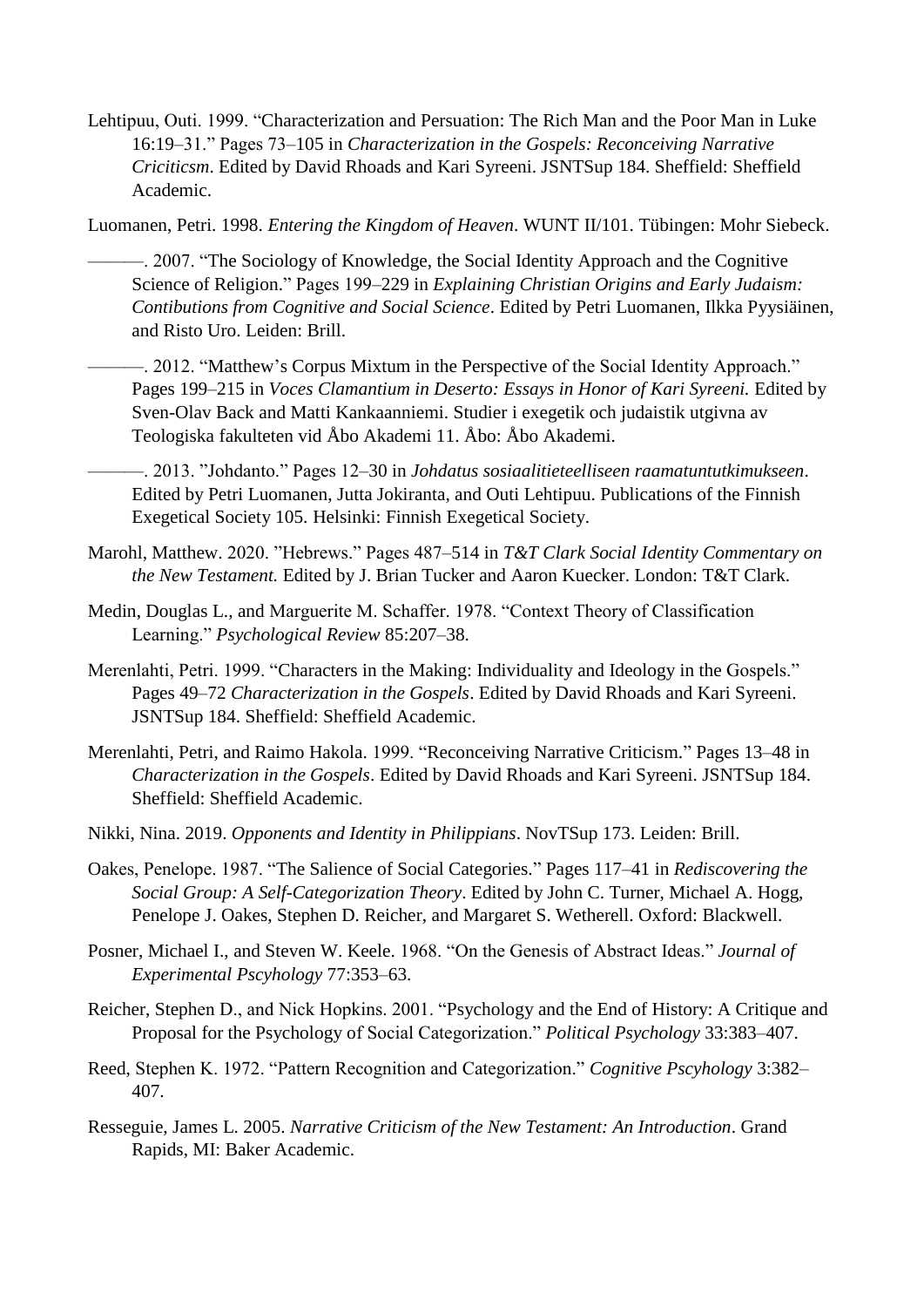- Russell, Sue A. 2020. "A Genealogy of Social Identity Theory." Pages 1–24 in *T&T Clark Social Identity Commentary on the New Testament*. Edited by J. Brian Tucker and Aaron Kuecker. London: T&T Clark.
- Smith, Eliot R., and Michael A. Zarate. 1990. "Exemplar and Prototype Use in Social Categorization." *Social Cognition* 8:243–62.
- Tajfel, Henri. 1972. "La catégorisation sociale." Pages 272–300 in vol. 1 of *Introduction à la psychologie sociale.* Edited by Serge Moscovici. Paris: Larousse.
- ———. 1981. Human Groups and Social Categories: Studies in Social Psychology. Cambridge: Cambridge University Press.
- Tajfel, Henri, M. G. Billig, R. P. Bundy, and Claude Flament. 1971. "Social Categorization and Intergroup Behaviour." *European Journal of Social Psychology* 1:149–78.
- Tajfel, Henri, and John C. Turner. 1979. "An Integrative Theory of Intergroup Conflict." Pages 33– 47 in *The Social Psychology of Intergroup Relations*. Edited by William G. Austin and Stephen Worchel. Monterey, CA: Brooks.
- Tajfel, Henri, and A. L. Wilkes. 1963. "Classification and Quantitative Judgment." *The British Journal of Psychology* 54:101-14.
- Thurén, Lauri. 2014. Parables Unplugged: Reading the Lukan Parables in their Rhetorical Context. Minneapolis: Fortress.

———. 2015. Kameli neulansilmästä: Jeesuksen vertaukset puhtaalta pöydältä. Helsinki: Kirjapaja.

- Thurén, Lauri. 2015. Kameli neulansilmästä: Jeesuksen vertaukset puhtaalta pöydältä. Helsinki: Kirjapaja.
- Tucker, J. Brian, and Coleman A. Baker, eds. 2014. *T&T Clark Handbook to Social Identity in the New Testament*. London: Bloomsbury T&T Clark.
- Tucker, J. Brian, and Aaron Kuecker, eds. 2020. *T&T Clark Social Identity Commentary on the New Testament*. London: T&T Clark.
- Turner, John C. 1987a. "The Analysis of Social Influence." Pages 68–88 in *Rediscovering the Social Group: A Self-Categorization Theory*. Edited by John C. Turner, Michael A. Hogg, Penelope J. Oakes, Stephen D. Reicher, and Margaret S. Wetherell. Oxford: Blackwell.
- ———. 1987b. "A Self-Categorization Theory." Pages 42–67 in *Rediscovering the Social Group: A Self-Categorization Theory*. Edited by John C. Turner, Michael A. Hogg, Penelope J. Oakes, Stephen D. Reicher, and Margaret S. Wetherell. Oxford: Blackwell.
	- ———. 1988. "Foreword." Pages X-XII in *Social Identifications: A Social-Psychology of Intergroup Relations and Group Processes*. Edited by Michael A. Hogg and Dominic Abrams. London: Routledge.
- Turner, John C., Michael A. Hogg, Penelope J. Oakes, Stephen D. Reicher, and Margaret S. Wetherell, eds. 1987. *Rediscovering the Social Group: A Self-Categorization Theory*. Oxford: Blackwell.